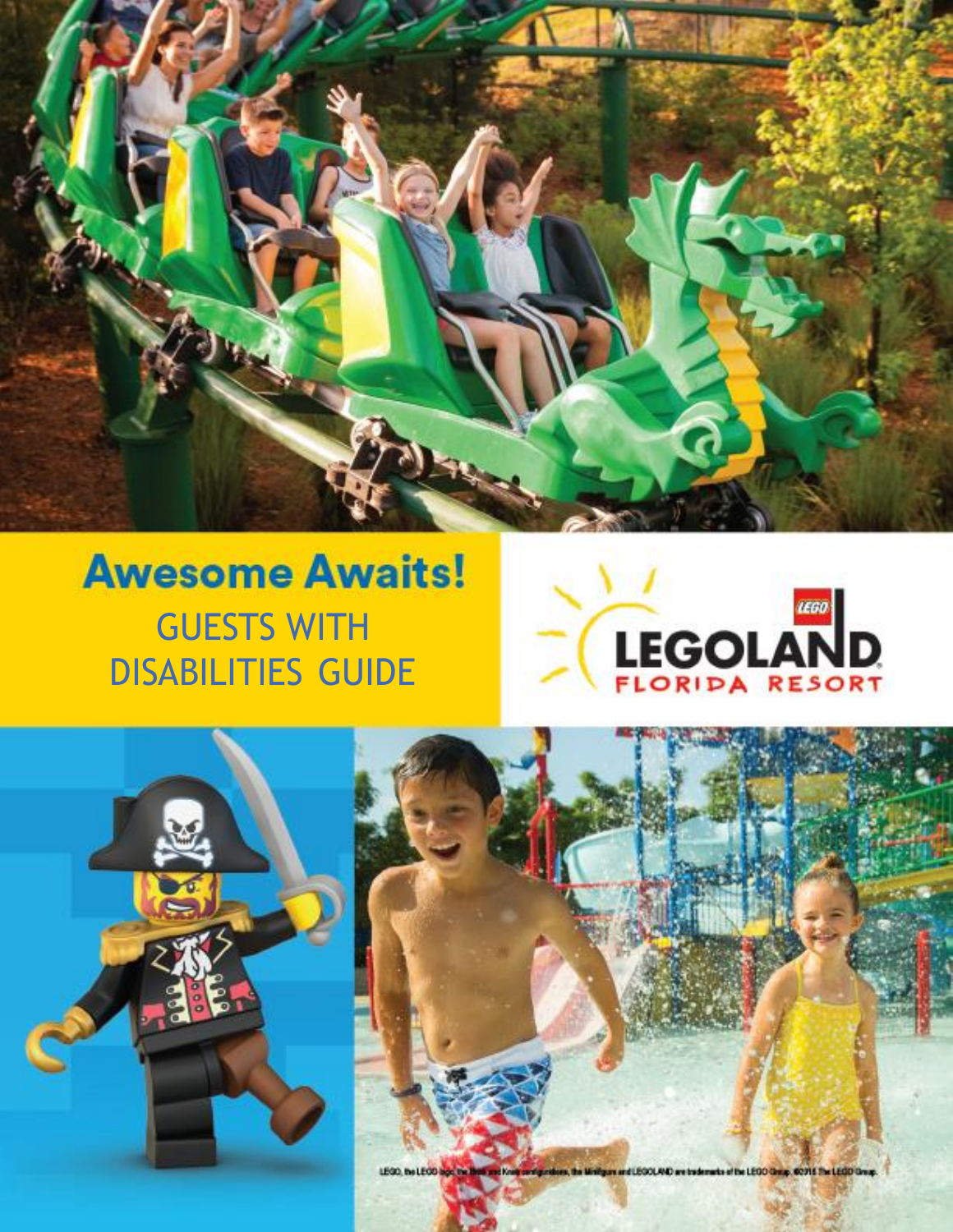# TABLE OF CONTENTS

1.FAQ/TIPS

2.PREP/ARRIVAL

3 .....MODEL CITIZENS/ FIRST AID/ BREAK AREA/ ACCESS

4..AUTISM/ STORYBOARDS/ CHEAT SHEET/ BLUEHERO PASS

| 10-17 ATTRACTION SAFETY INFORMATION    |
|----------------------------------------|
| 19-20WATER PARK/ ENTERTAINMENT/ SAFETY |
|                                        |
|                                        |

Additional information about LEGOLAND® Florida Resort, including our services for Guests with Disabilities can be found by visiting our website or by calling (877) 350-5346. All restrictions are also available for download from this website. This guide outlines specific information about each attraction, including height requirements and health restrictions.

LEGOLAND® Florida shops, restaurants, show venues and the majority of our rides and attractions are  $(ADA)$   $\boxed{6}$  accessible to guests who use wheelchairs or are in need of specials services. Please use this guide in addition to the park map to ensure your safety and enjoyment on your visit.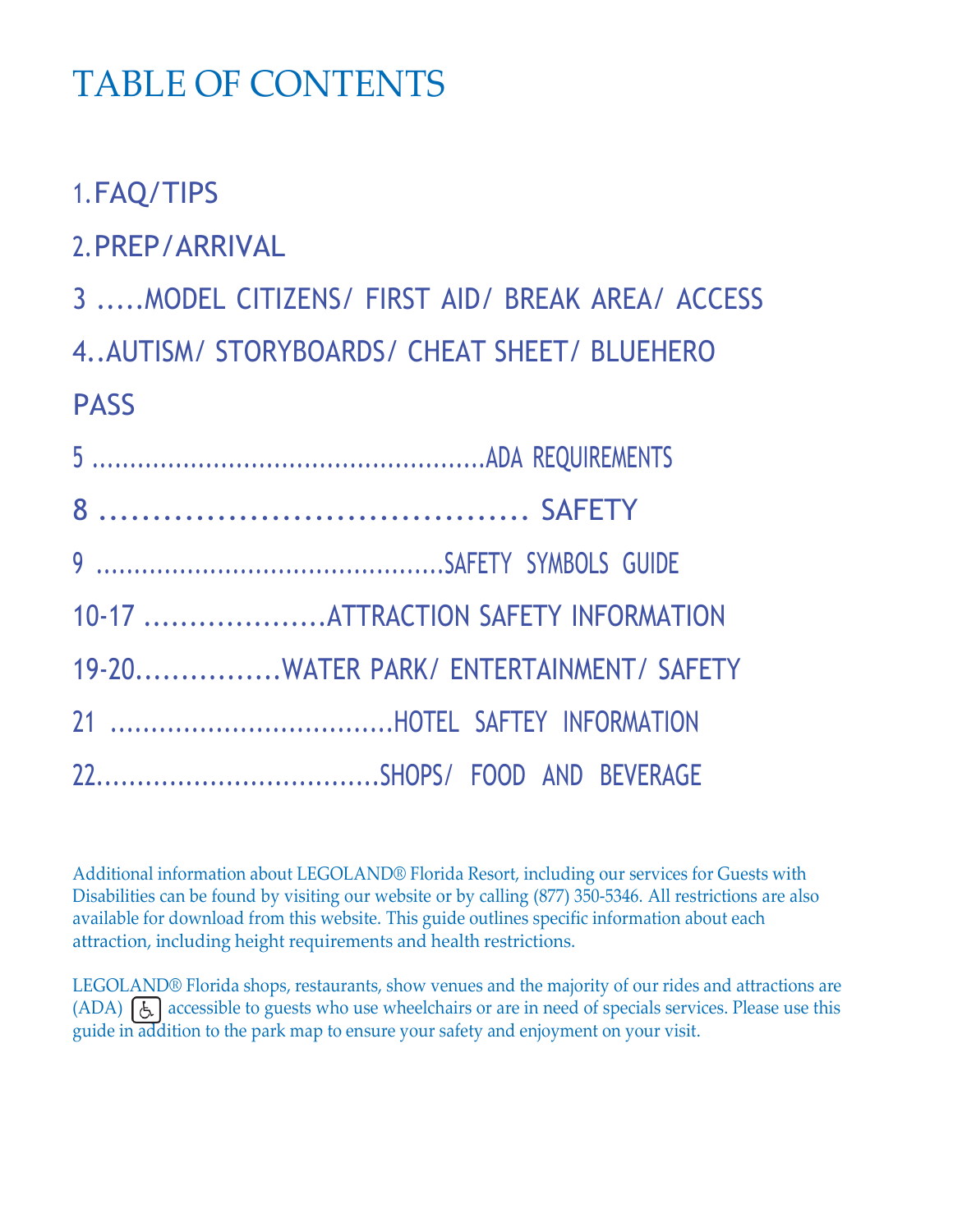# FREQUENTLY ASKED QUESTIONS & HELPFUL TIPS

#### **What are some tips to prepare my family member with a disability for a trip to LEGOLAND® Florida Resort?** Advanced planning is recommended for all Guests to LEGOLAND® Florida Resort. It is suggested that you review the planning tips offered in this guide. Additional information can be found by visiting our website at [www.LEGOLAND.com/Florida](http://www.legoland.com/Florida) or by calling +1 877-350-5346.

#### **Where is Stroller/Wheelchair Rental?**

If your group needs to rent a stroller, wheelchair, or ECV/motorized scooter for the day, proceed to Stroller Rental located near the entrance of the park or reserve online a[t www.LEGOLAND.com/Florida](http://www.legoland.com/Florida)

#### What if my family member with a disability has difficulty waiting in line or using the concept of time?

To access our attractions, Guests with Disabilities have the option of our HERO Pass, Blue HERO Pass or use our standard queue. To determine which option or options are best for your party, visit Guest Services located in The Beginning.

#### What should I do if my family member with a disability needs to remain in a stroller while in the attraction **queues?**

Visit Guest Services located near the entrance of the park to receive a Stroller as Wheelchair tag to be placed on your stroller for easy identification.

#### **Where can we go if my family member with a disability becomes over-stimulated or needs a break area?**

Please ask one of our Model Citizens where the nearest quiet location is located. A private space in our Annual Pass Processing Center, near the theme park entrance turnstiles, includes hands-on, sensory-stimulating activities designed for children on the autism spectrum. Other quiet spaces include the First Aid location in Fun Town or at LEGOLAND® Florida Water Park by the Wave Pool, our Baby Care Center in the DUPLO® Farm, Imagination Zone and our Guest Services location.

#### **Are restrooms available in the Resort and do you offer companion restrooms?**

Yes, there are multiple men's and women's restrooms facilities throughout the park. We also offer companion restrooms in selected locations.

#### **How can I find out about food options/preparation methods for my family member who has specific dietary needs?**

Most of the restaurants in the Resort can accommodate most food allergies or intolerances. Please speak with the Chef or Manager on Duty at the restaurant. Guests with food allergies or intolerances are also allowed to bring food items into the Resort. Please inform a Model Citizen that someone in the party has a food allergy or intolerance. Note that Model Citizens are prohibited from storing, preparing, cooking or reheating any food brought into the Resort. Additional dietary information including polices can be found in this guide as well as the back of our park map.

#### Are there any other tools or resources that LEGOLAND® Florida Resort offers for my trip planning or during **my visit.**

If you have any questions or require information upon arrival at the resort, visit Guest Services near the main entrance.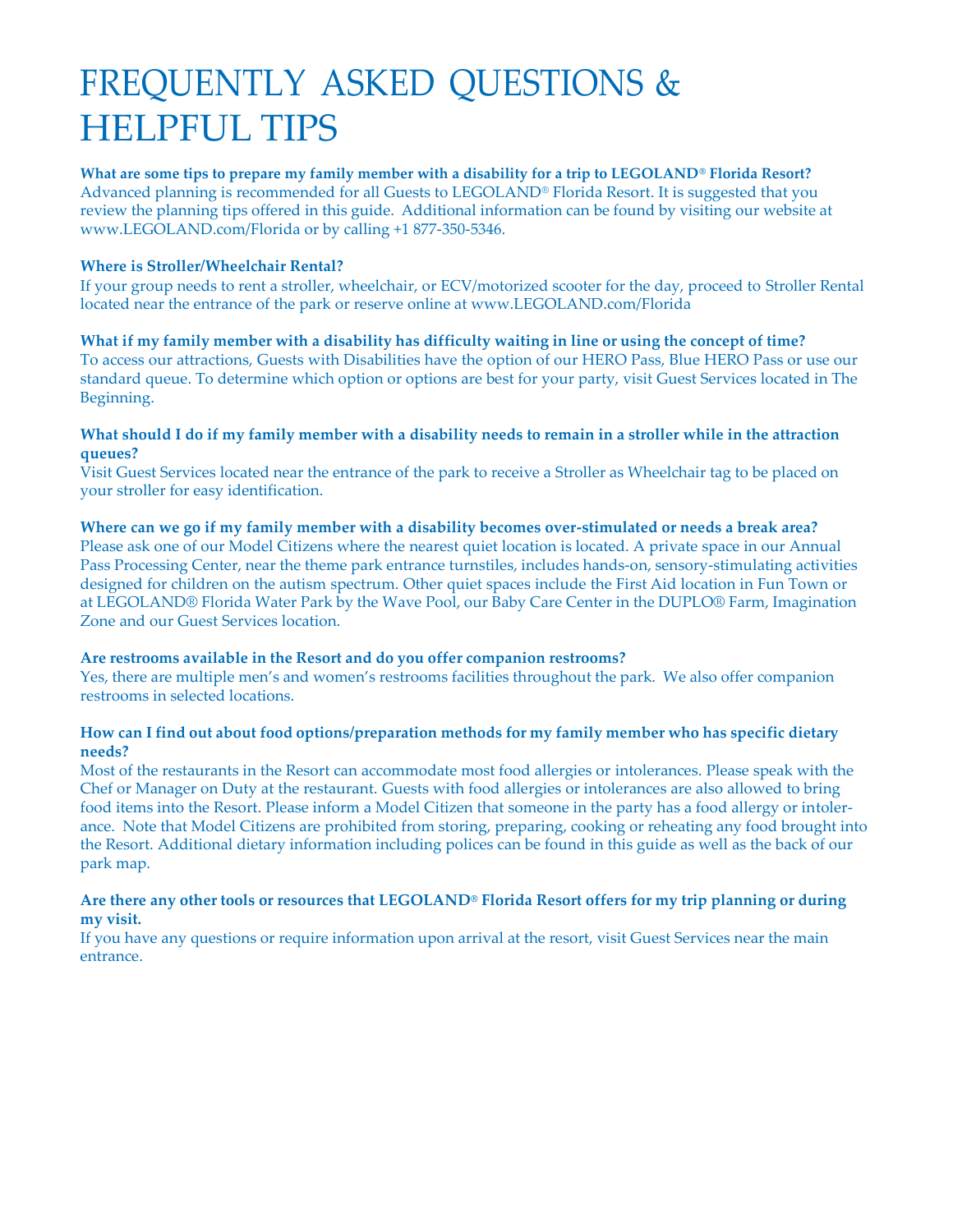# HOW TO PREPARE

- 1) Review this guide for an overview of the Resort and what to expect during your trip.
- 2) Create or review a visual schedule. Go over a timeline with your family member so he or she can learn the routine.
- 3) Choose a place on the map to meet in case you are separated. Be sure your family member is aware of the location and show it to them once you arrive. Continue to stress the importance of staying close together at all times.
- 4) Practice waiting in line. Waiting in line can be a big part of the LEGOLAND® Florida Resort experience. Practice waiting, if you can, either at home or lines at the grocery store, ice cream shop, etc.

### WHAT TO BRING

- 1) Bracelet or name tag with your family members name, a contact number for you and any other important things to know about your family member. Emergency Contact Band are available within guest services location.
- 2) Ear plugs or headphones. The parks can be very noisy in certain places.
- 3) A favorite device or activity. Bring your family member's tablet, video game, comic book or anything else you think might distract them and keep them occupied during any periods of waiting.
- 4) Reinforce good behavior. Trips to the parks can be long; items that motivate your family member will be helpful in reinforcing good behavior so your family is able to enjoy a full day of fun!
- 5) A sensory toy, like a stress ball or other calming item. If your family member experiences sensory overload (sights, sounds, smells and commotion could become an issue).

# WHEN YOU ARRIVE

DRIVING: Guests entering the Toll Plaza with an Accessible Parking Permit will be directed to the parking area for accessible parking.

PARK ENTRANCE: When you arrive after passing under the LEGOLAND® Florida Resort archway, you will approach the Theme Park entrance. At this point you can purchase your tickets from one of our admissions windows or proceed directly into the Park with your e tickets. Once inside the Park, you will see Guest Services on the right. Our Guest Services team will be able to answer all questions and distribute Hero Passes. It is recommended that tickets be purchased in advance to avoid the possibility of waiting at our turnstiles line outside of the Theme Park. Tickets for the Theme Park and Water Park, including Annual Passes, can be purchased in advance online at LEGOLAND.com/Florida.

SERVICE ANIMALS: Service animals are welcome in most locations throughout the Resort and can accompany a Guest via the standard queue. Service animals must be on a leash at all times. Any show of hostile behavior towards other Guests or Model Citizens is unacceptable. Service animals may not be handled by or left with other Guests or Model Citizens.

FIRST AID FACILITIES: These are located near LEGO® Factory in Fun Town or near the Wave Pool at LEGOLAND® Florida Resort Water Park. EMTs are available for basic First Aid Assistance and can provide a place to store medication that requires refrigeration.

RESTROOMS: Each restroom in the park has two (ADA)  $\left[\bigtriangleup\right]$  accessible stalls, as well as one(ADA) accessible stall in Baby Care Center in DUPLO® Farm.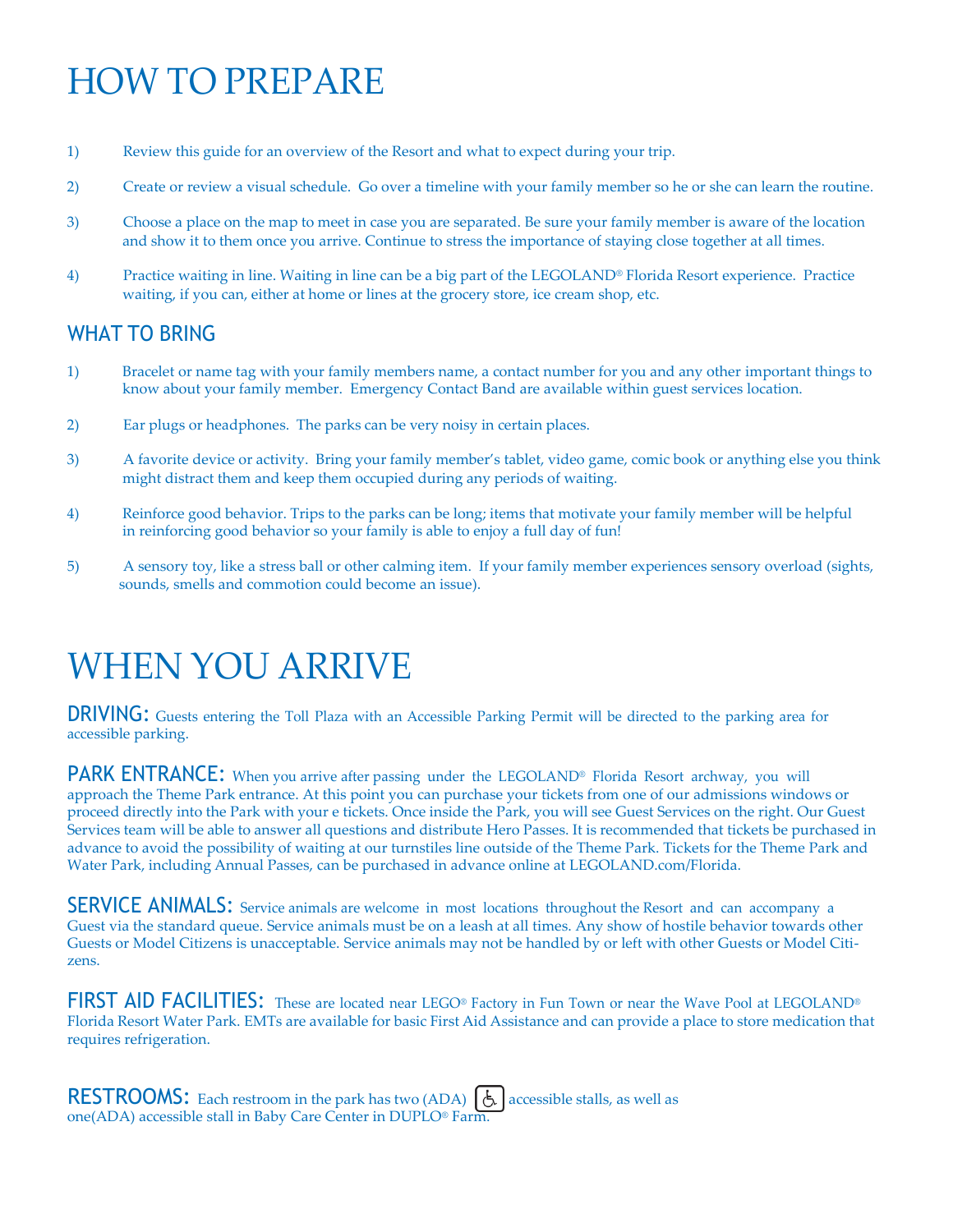# MODEL CITIZENS

# WHY ARE WE CALLED MODEL CITIZENS?

We have chosen to call ourselves Model Citizens because this name is very powerful and has many interpretations that describe us, including:

MODEL CITIZEN is a resident of LEGOLAND® (a country just for kids!)

MODEL CITIZEN where "model" stands for the best (because only the best is good enough). We also act as Ambassadors who set an example for our guests with "Model Citizen" conduct and behavior.

MODEL CITIZEN plays on the word "model" which is related to LEGO® products, models and attractions within our Park.

# FIRST AID

Our First Aid facilities are staffed with professional paramedics. At LEGOLAND® Florida Resort, the primary first aid unit is located by the LEGO® Factory. At LEGOLAND® Florida Resort Water Park, it is near the Wave Pool. If you have any questions or need special assistance, ask any Model Citizen or stop by Guest Services inside the main entrance.

# BREAK AREA

Baby Care is located within the DUPLO® area of the Resort. This facility is great for taking a break and includes private rooms for nursing mothers, baby changing areas, quiet rooms and a companion restroom. This area is a place to relax and is typically a little less busy.

# ACCESSING ATTRACTIONS

The Resort offers a wide variety of rides and shows that Guests with Disabilities have several means of access available to in creating memorable moments.

Rides: To access our attractions, guests with disabilities have several options including use of the standard queue or our Hero Passes. To determine which option or options are best for your party, visit Guest Services located near the entrance of the Resort.

Shows: We have Show Guides available throughout the park at the main entrance, retail stores, restaurants or in Guest Services. Lines begin forming at show venues leading up to the next show time. Seating opens about 10-15 minutes before each show starts.

How far in advance your party should arrive to queue depends on various factors, including the number of Guests visiting on a particular day. For additional information on how best to experience one of our shows, visit the Guest Services team located near the entrance of the Resort.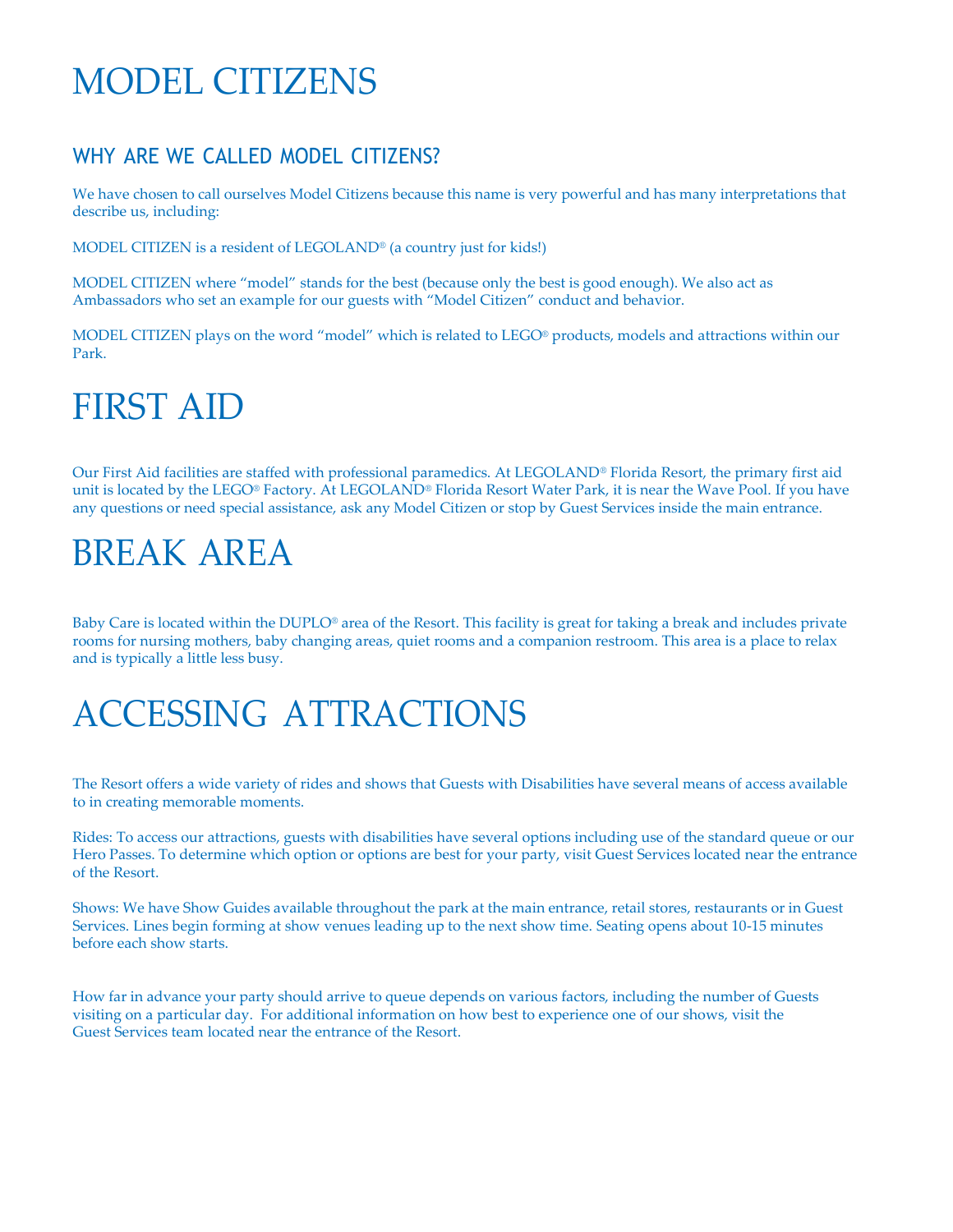# AUTISM AND LEGO®

LEGO® System Based Social Skills has been proven to be an effective way for children with social difficulties associated with Autism, Asperger's Syndrome, Anxiety, Depression or Adjustment Disorders to improve their social interaction and communication skills. A variety of Attractions within the resort, including Imagination Zone, Tot Spots within LEGO® TECHNIC and LEGO® CITY, along with a variety of LEGO® Play areas and Tot Spots, offer hands-on activities that can help engage and soothe those with the above issues. Additionally, a private space in our Annual Pass Processing Center, near the Theme Park entrance turnstiles, includes several sensory-stimulating activities designed for children on the autism spectrum along with storyboards and cheat sheets found at all the rides and guest service areas.

# ATTRACTIONS

For your safety, be sure to check the "Let's Have Fun and Be Safe" board located at the entrance of each ride. Please take a moment to read carefully before considering a ride or attraction for you and your child. For your safety, exceptions to the posted ride restrictions are not possible. Queues to all rides with the exception of Safari Trek, Coastersaurus, The Dragon and Aquazone Wave Racers and The Great LEGO(R) Race are wheelchair (ADA) accessible so that all Guests may wait together.

While our Model Citizens are more than happy to help you with specific access to special ride compartments, they are not permitted to lift or carry a Guest into or out of a ride.  $\bigcup$  Family members and helpers are much better informed about your specific condition. Therefore, in case of any emergency or ride evacuation where you might require extra help or assistance, we ask that you be accompanied by someone who knows the best way to lift or carry you to ensure a safe evacuation.

# LOST PARENTS

If a member of your party gets lost or separated, immediately find a Model Citizen. It is recommended you have a photo of all members of your party on the day you visit. This helps ensure Model Citizens have a detailed description of the guest and their clothing. Having an easy means of communication, such as a cell phone, can help aid in the relocation process as well.

# **HERO PASS** (ASSISTED ACCESS PASS)

LEGOLAND® Florida Resort Hero Pass is designed for Guests with Disabilities, and their families, to enjoy the Resort. It can be picked up from Guest Services, located just inside of the Park. For every subsequent attraction, your family will reserve a ride time to return to the attraction. Both the Guest assigned to Pass and the rest of the group may return together at the reserved time.

Only the number of guests assigned to the Pass may ride the attraction at the reserved time.

The Guest assigned to the pass is not required to be present when receiving an assigned time to return to an attraction. However, the Guest assigned to the pass will need to be present when returning at the assigned time.

# Blue HERO Pass

The LEGOLAND Florida Blue HERO Pass is designed for guests on the Autism spectrum. The pass can be picked up at Guest Services and is only for the number of guests in that party. The Blue HERO Pass is designed to allow the Guests and their parties immediate access to every ride. However this Pass cannot be used in Imagination Zone or the Water Park.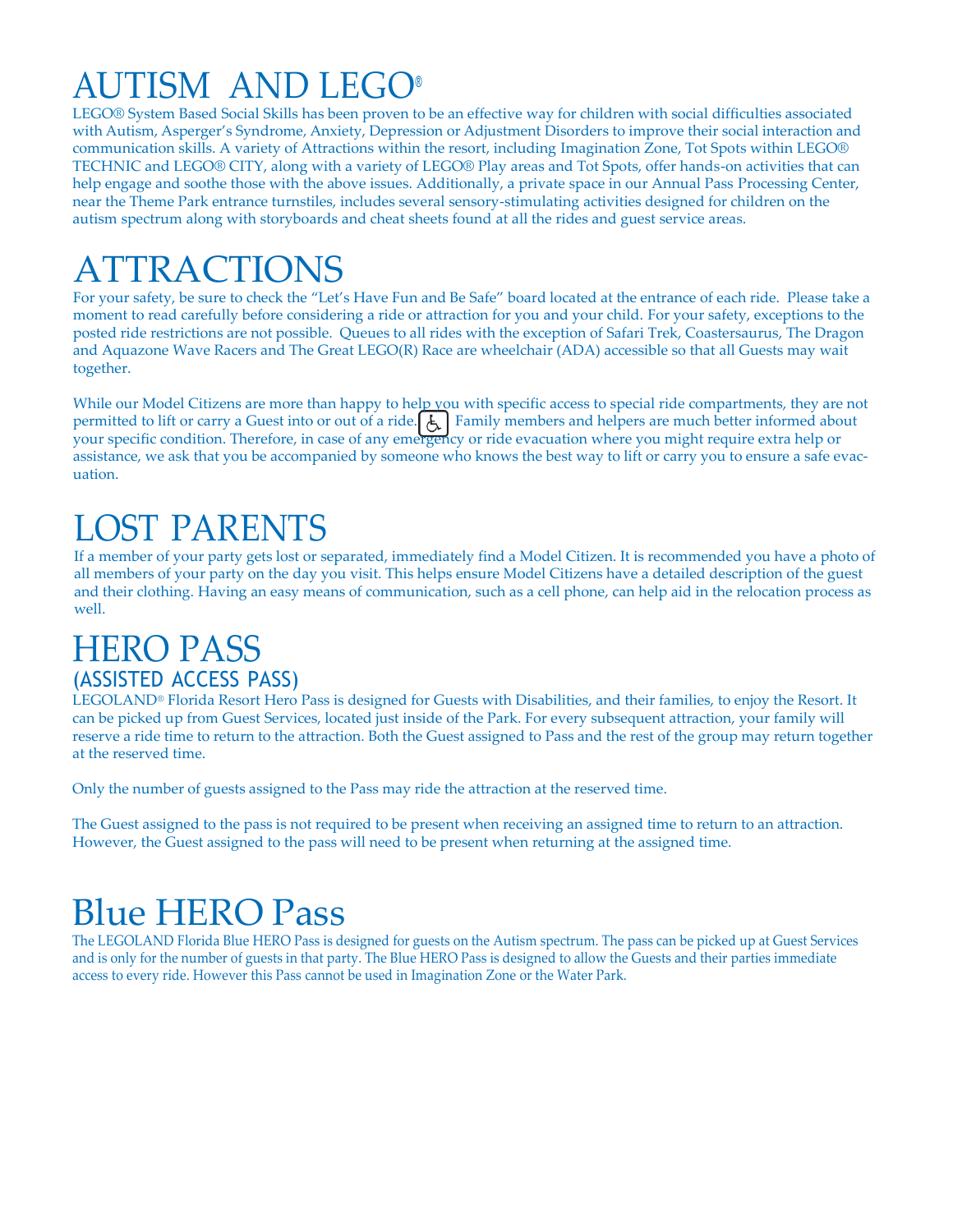# AMERICANS WITH DISABILITIES ACT/ GUESTS WITH DISABILITIES REQUIREMENTS

Our attractions incorporate safety systems designed by the manufacturer to accommodate people of average physical stature and body proportion. These safety systems may place restrictions on the ability of an individual to safely experience the ride. This includes those with disabilities, and they may not be permitted to participate in an attraction.

In order to ensure a safe and enjoyable experience for all Guests, including guests with disabilities, we have established the acronym "HUGS" to assist with understanding the four basic requirements to experience most attractions. Some of the less-intense attractions may accommodate Guests with Disabilities. Below are the basic and standard ride requirements to experience our attractions.

- HEAD UPRIGHT this means that the Guest must have sufficient muscle control to support their head, neck, and upper torso in a standard forward-looking position during the movement of the ride vehicle, without support from another person or brace.
- UNASSISTED the Guest must independently maintain oneself in an upright position while seated, without the aid of other people or devices. This includes keeping the proper riding posture during bumping or other movement characteristics of the ride. Certain attractions, such as the Grand Carousel, Mia's Riding Adventure and The Royal Joust, may require the ability to form a saddle posture.
- GRASP THE LAP-BAR the Guest must have at least one upper extremity (arm) or prosthesis exhibiting good grip control, with the ability to brace themselves while allowing the Guest to maintain proper riding position throughout the duration of the ride.
- SUDDEN AND DRAMATIC MOVEMENT the Guest must have sufficient awareness of the nature of the ride and the ability to sit upright and hold onto the restraint mechanism and/or brace during the dynamic motion of the ride.
- RESPONSIBLE PERSON –Some attractions only allow guests of certain ages to participate. Please see each attractions description for more information. A responsible person is a Guest who meets the unaccompanied height requirement who is capable of ensuring that the accompanied guest is following all rider instructions.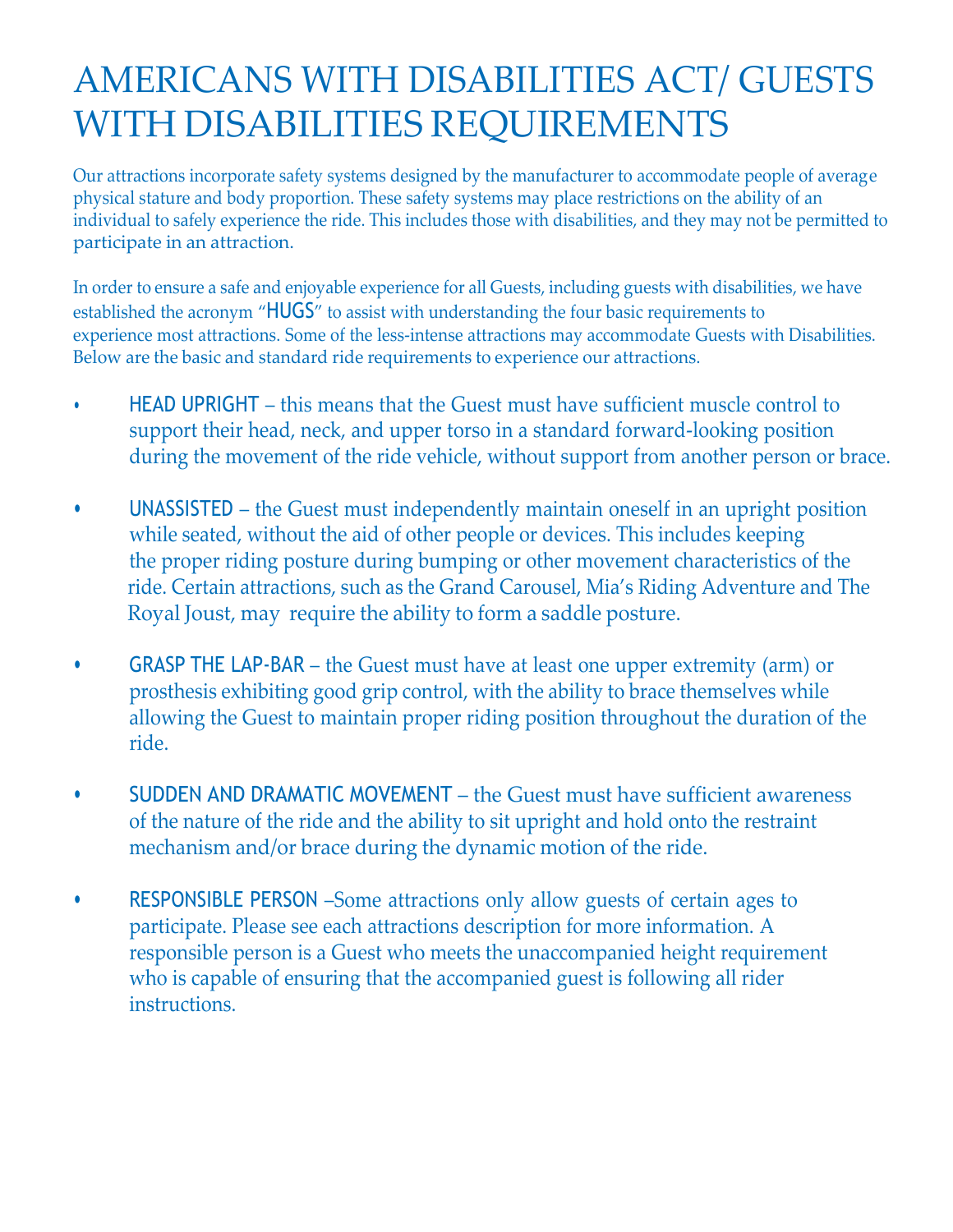# YOUR SAFETY IS IMPORTANT TO US!

### PLEASE READ AND FAMILIARIZE YOURSELF WITH THE SAFETY INFORMATION FOR EACH ATTRACTION, AS THEY ARE NOT THE SAME.

#### **WHEELCHAIRS**

Guests with non-motorized wheelchairs may participate in the list of attractions below. Please see a Model Citizen for direction. None of our attractions accommodate ECV/ electric wheelchairs.

• The Grand Carousel • Imagination Zone

### EVACUATIONS

In the event of an evacuation, guests may be required to navigate catwalks or confined corridors, climb down stairs or ladders, or climb over obstacles. Please have a member of your party assist with evacuating, or wait in your ride unit for assistance from a Model Citizen.

#### SERVICE ANIMALS

Service animals are welcomed on the list of attractions below. Service animals must be on the floor for the duration of the ride. Please note, Model Citizens are not allowed to assume responsibility for a service animal.

- **The Grand Carousel Relief Locations**
- 
- Pharoah's Revenge Mia's Area The Forestman's Hideout
- **Imagination Zone**

- 
- 

### EXPECTANT MOTHERS

LEGOLAND® Florida Resort recommends that expectant mothers not participate in any attraction. Safety systems and restraints may prevent expectant mothers from participating.

### OVERALL RESTRICTIONS

An attraction's safety systems may restrict who can/ cannot safely experience an attraction. This would include guests of exceptional size, height, weight, medical conditions, or other physical conditions. Eating, drinking, and smoking (including electronic cigarette devices) are not allowed on any attraction. Guests may not participate in any attraction while under the influence of drugs or alcohol. Participants must be in good health to experience any attraction. Guests must keep all hands, arms, feet, and legs inside the ride units.

### PROSTHETIC DEVICES

At all attractions, prosthetic devices must be secured, removed, or stored to prevent injuries to other participants or removed and stored. Certain hand, arm, leg, and joint elements may be required to participate. Specific information is provided in each attraction description, please see a Model Citizen for more information.

#### WEATHER

Attractions may close at any time without notice due to rain, lightning, or wind.

#### ATTIRE

All guests must be in proper attire before participating in any attraction, unless it is defined in the description. Proper attire includes wearing a shirt, pants, shorts, and shoes. Bathing suits are not allowed on any of the main park attractions.

#### LOOSE ARTICLES

Loose articles and attire are defined as any item that is not securely attached to the rider. Below is a non-inclusive list of items that must be removed and stored either in pockets or the provided cubbies before guests may ride or participate: hats, nonprescription sunglasses, cameras or recording devices of any type even if it is attached to the guest, items of clothing tied around waist/body, bags or purses of any type or any size, cell phones and accessories, headphones, selfie sticks, fanny packs, lanyards, child leashes/harnesses, and fanny packs.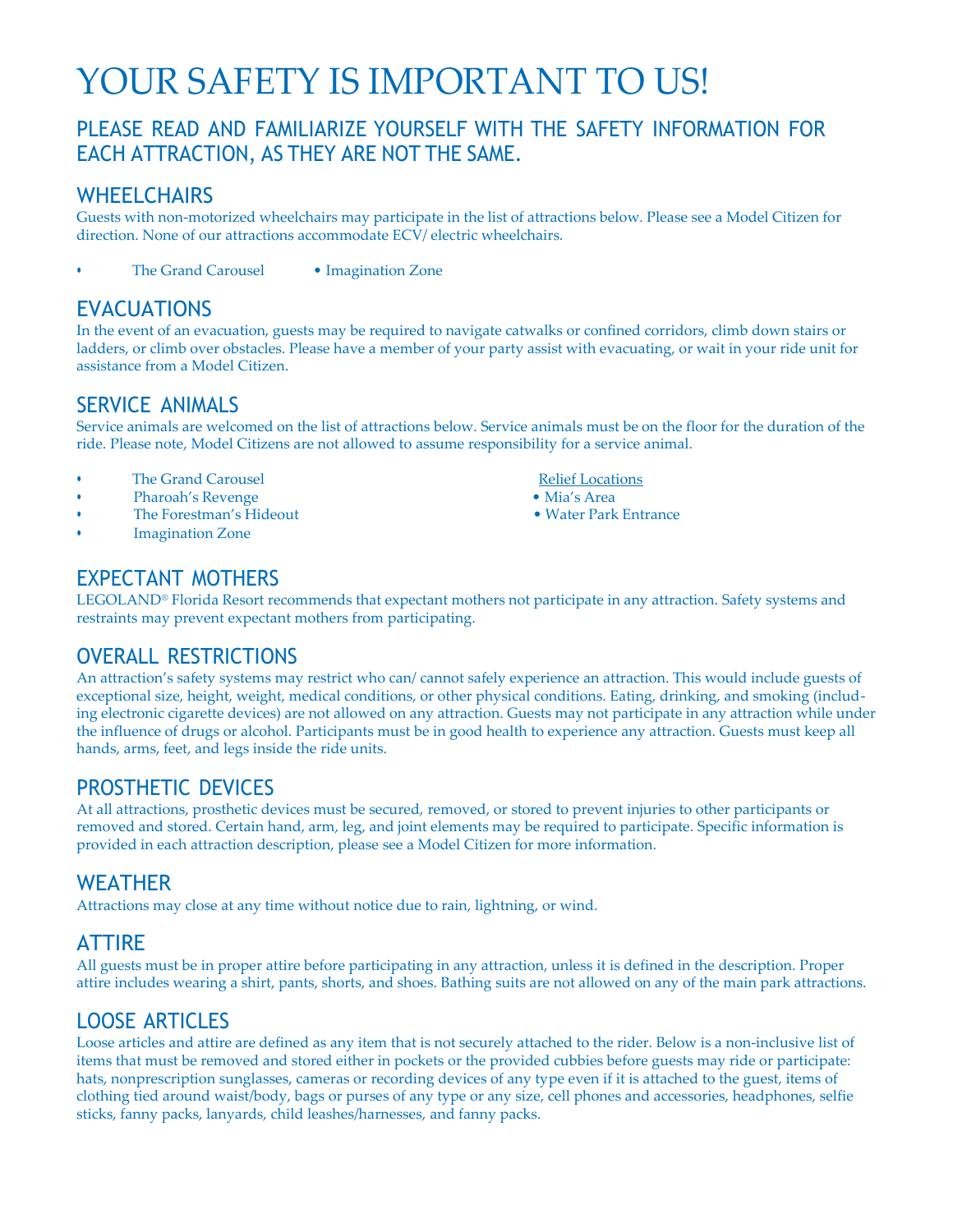# SYMBOLS AND DEFINIT



Attraction is not recommended for guests who have medical sensitivity to strobe effects.



Guests may remain in their standard wheelchair throughout the attraction experience (This does not apply to Electric Convenience Vehicles (ECV) or motorized wheelchairs at any of the ride attractions).



Guests must be able to transfer to the ride vehicle seating with assistance from another member of their party. Attraction attendants may not assist.



Attraction is not recommended for guests with back, neck, or similar physical conditions.



Attraction is not recommended for guests with recent surgery or other conditions that may be aggravated by this ride.



Attraction is not recommended for expectant mothers.



Attraction is not recommended for guests with a history of heart conditions or abnormal blood pressure.



Service animals not permitted.



Guests under a certain height requirement must be accompanied by a responsible rider. (Different for each ride)



Guests wearing casts are not permitted on this attraction..



Attraction is not recommended for guests who are susceptible to fear of heights.



Attraction is not recommended for guests susceptible to motion sickness or dizziness.



Guests with service animals should see an attendant for access information



Unaccompanied height 30"

₩ 34"

Unaccompanied height 34"



Unaccompanied height 36"



Unaccompanied height 40"



Unaccompanied height 42"





 $\spadesuit$  30"

36

38"

Unaccompanied height 48"

Unaccompanied height 52"

Below this height must be accompanied by a responsible rider of this height or taller and must also meet the minimum height requirement.

Below this height must be accompanied by a responsible rider of this height or taller and must also meet the minimum height requirement.

Below this height must be accompanied by a responsible rider of this height or taller and must also meet the minimum height requirement.



Below this height must be accompanied by a responsible rider of this height or taller and must also meet the minimum height requirement.



Below this height must be accompanied by a responsible rider of this height or taller and must also meet the minimum height requirement. Below this height must be accompanied by a responsible rider of this height or taller and must also meet the minimum height

h 52'

requirement.

Below this height must be accompanied by a responsible rider of this height or taller and must also meet the minimum height requirement.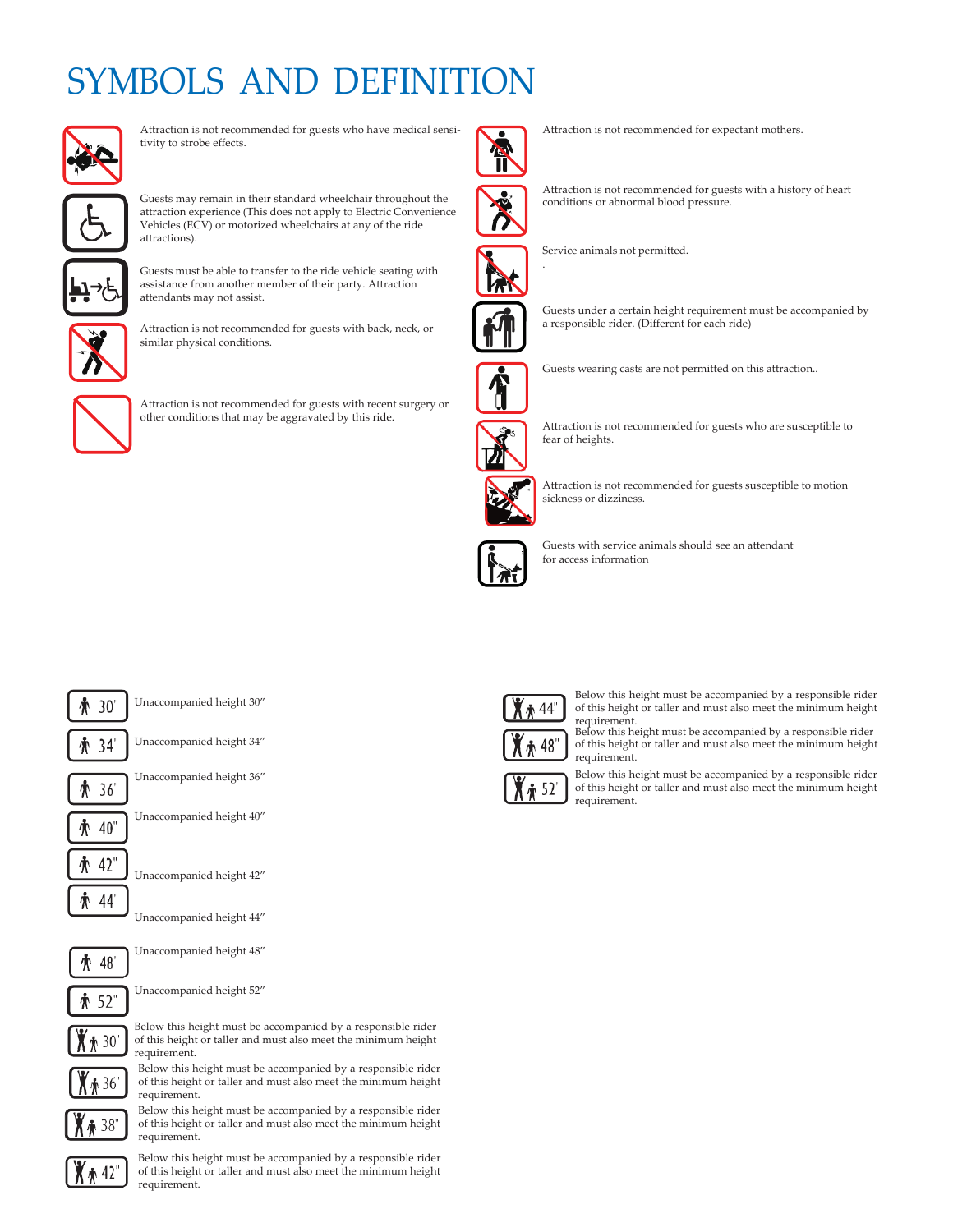# THE GRAND CAROUSEL

The Grand Carousel is a slow moving ride that spins counter clockwise. Guests can board a LEGO® horse, ride on a bench, or stand.

Participant Requirements-

• All Guests may ride The Grand Carousel. If riding on a horse, Guests must remain seated throughout the duration of the ride with seatbelts fastened and meet HUGS.

• Parents with hand-held infants must sit on a bench.

• Hand held infants and toddlers do not need shoes if being carried by an adult.

- Need shoes if riding on horse.
- 14 Year old rule- Guests under 48" must be accompanied by a responsible person 14 years of age or older.



Cast Restrictions-If riding on horse must be able to grasp.

Prosthetic Restrictions- None

HUGS Requirements- None if riding on a bench. HUGS if riding on a horse.

### MIA'S RIDING ADVENTURE

Mia's Riding Adventure is an extreme attraction targeted towards teenagers and adults with sudden stops, drops, and fast moving rotation.

Participant Requirements-

- All guests must be in good health and free of any neck, back or heart problems.
- Participants must be able to fit within the restraint mechanisms and use the equipped safety devices.
	- Height: Min -48"

Unaccompianed - N/A



Cast Restrictions- Anyone wearing a cast is prohibited from participating

Prosthetic Restrictions- Participants must have two natural complete legs and one natural or prosthetic arm that can continuously grasp the bar. HUGS Requirements- HUGS

### DUPLO® TRACTOR

DUPLO Tractor is a slow moving tractor ride themed to the DUPLO® farm LEGO® sets.

Participant Requirements-

- Hand held infants are not permitted on this attraction.
- Toddlers do not need shoes if being carried by an adult.
- 14 Year old rule- Guests under 42" must be accompanied by a responsible person 14 years of

age or older.  $\boldsymbol{\varsigma}$ 



Cast Restrictions-No restrictions

Prosthetic Restrictions- Guests are allowed to ride as long as height requirement is met and prothestics are securely fastened, or prosthetics are removed and stored.

HUGS Requirements- HUGS

#### DUPLO® TRAIN

DUPLO® Train is a slow moving train ride themed to the DUPLO® LEGO® sets.

Participant Requirements-

- Hand held infants are not permitted on this attraction.
- Toddlers do not need shoes if being carried by an adult.
- Height: Min -N/A Unaccompianed - 34"



Cast Restrictions-No restrictions Prosthetic Restrictions- Guests are allowed to ride as long as height requirement is met with securely fastened prosthetics or removed and stored. HUGS Requirements- HUGS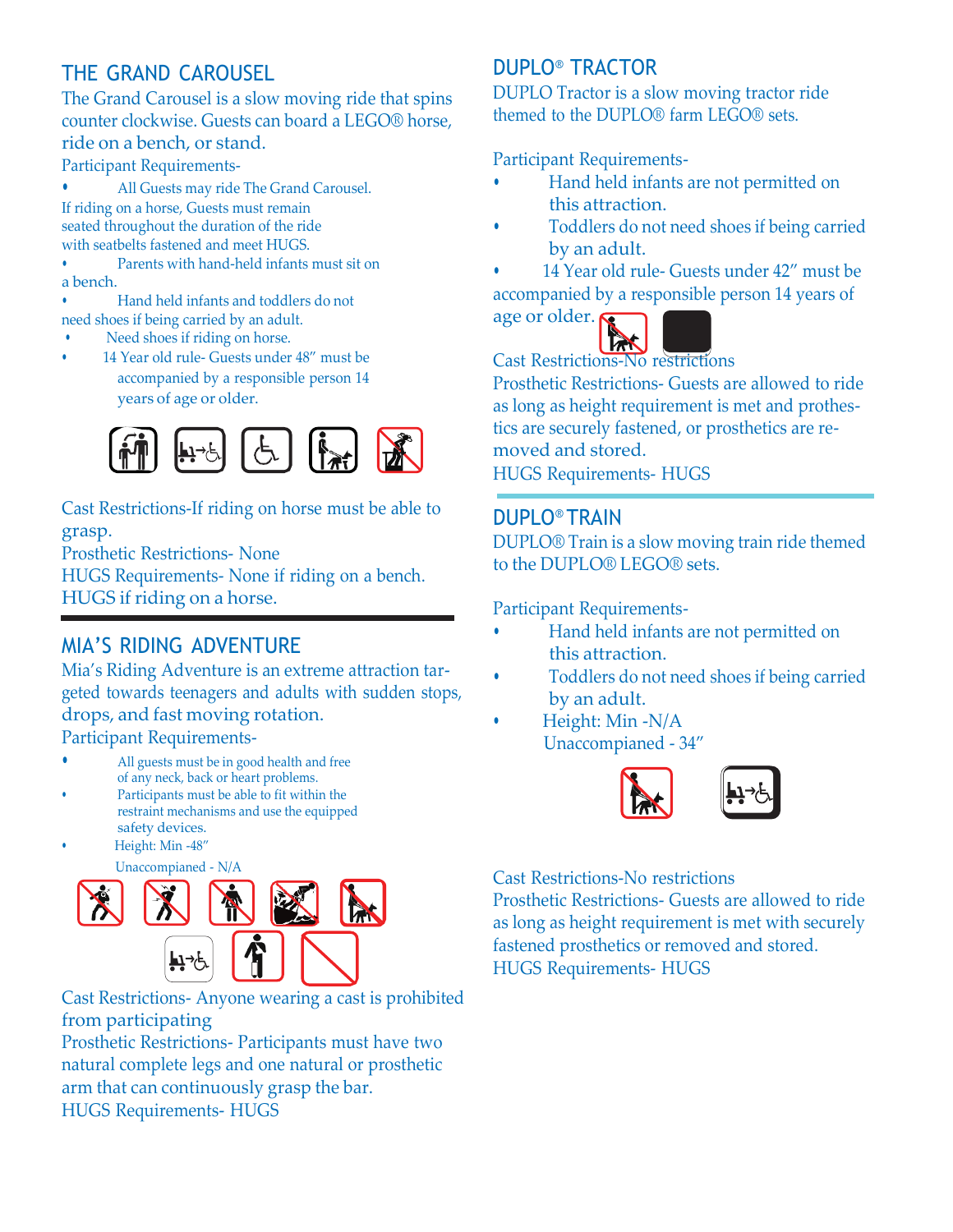### DUPLO® FARM

DUPLO® Farm is an indoor air conditioned play area for younger guests. Baby care/ nursing mother's rooms are located in the back of the building.

Participant Requirements-

- Children must be supervised at all times.
- DUPLO® Farm is recommended for Guests 2-5 years of age.
- Select age appropriate equipment for each

#### child.

- Please keep children off of rooftops.
- One child at a time on the slides. Slide feet

first only. Do not slide with child in lap.

- Remove drawstrings and cords to prevent entanglement of clothing.
- No running
- ECV not allowed inside.

Cast Restrictions- None Prosthetic Restrictions- None HUGS Requirements- None

#### DUPLO® SPLASH

DUPLO® Splash is an outdoor water play area themed to the DUPLO® sets.

Participant Requirements-

- Children must be supervised at all times. the play area
	-
- Do not swallow or drink the water, it is recirculated
- All children in diapers must wear water swim diapers
- Guests with diarrhea may not enter.
- Appropriate swim wear or clothing is required.

Cast Restrictions- None Prosthetic Restrictions- None HUGS Requirements- None

### LEGO(R) NINJAGO- THE RIDE

Ninjago(R)- The Ride is an interactive dark ride where guests must use their ninja moves to battle enemies in a competition for the highest score. Participant Requirements-

- Guests of exceptional size may be prohibited from participating
- Guests with condition that may be triggered

strobe lighting effects should not ride

- Toddlers don't need shoes if being carried by an adult
- Participants must shower before entering
- Height: Min-N/A
- Unaccompanied- 48"

14 year old rule- Guests under 48" must be accompanied by a responsible person 14 years of age or



Cast Restrictions- Full leg casts must securely fit within the ride restraint

Prosthetic Restrictions- Guests must have one natural or prosthetic arm that can continuously grasp HUGS Requirement- HUGS

#### MERLIN'S CHALLENGE

Merlin's Challenge is a caterpillar ride that spins in a clockwise motion and progressively speeds up.

Participant Requirements-

- Children riding with adults must be seated in the inside position.
- Height: Min-36"
- Unaccompanied- 48"

14 Year old rule- Guests under 48" must be accompanied by a responsible person 14 years of age or older.



Cast Restrictions-Guest with full leg and/ or full arm casts are not permitted to participate. Prosthetic Restrictions- Guests must have two natural legs to the end of the knee cap and one natural arm that can continuously grasp. Prosthetics must be securely fastened or removed and stored.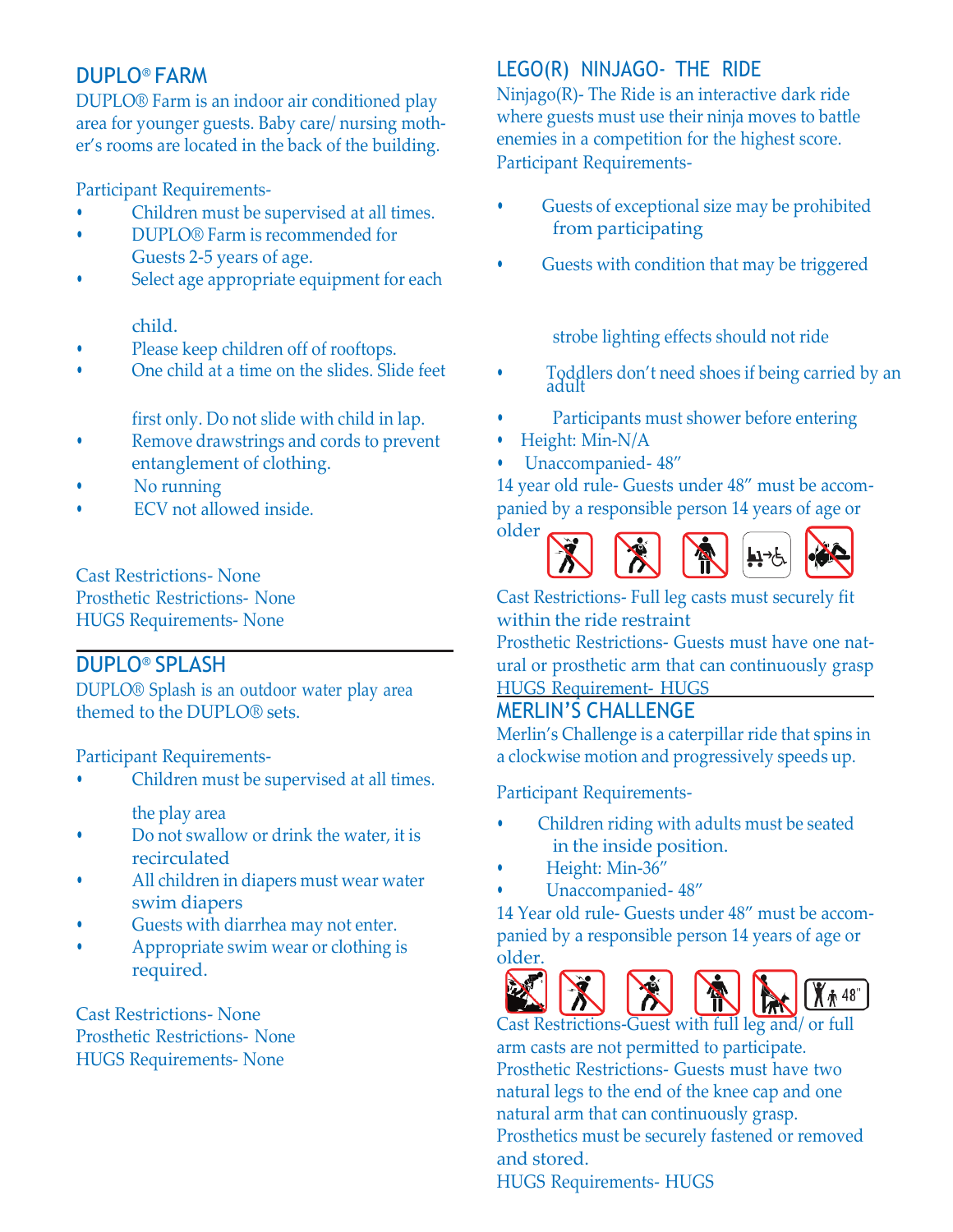## THE DRAGON

The Dragon is an indoor/outdoor steel roller coaster that features a hilarious, behind-the scenes view of life within the enchanted LEGOLAND® Castle.

Participant Requirements-

- Guests of exceptional size may be prohibited from participating
- Height: Min-40"

14 Year old rule- Guests under 48" must be accompanied by a responsible person 14 years of age or





Cast Restrictions-Guest with full leg and/ or full arm casts are not permitted to participate. Prosthetic Requirements- Guests must have one natural leg to the end of the knee cap, and one fully constructed natural or prosthetic leg. Guests must have one natural or prosthetic arm that can continuously grasp. Guests must securely fit within

the ride restraint mechanisms. HUGS Requirements- HUGS



.

# ROYAL JOUST

Royal Joust is a horse ride located in LEGO® Kingdoms that gallops around a track that winds in and out of a jousting arena.

Participant Requirements-

- Guests must be between the ages of 4-12 to participate.
- This attraction has a weight limit of 170 pounds per participant.
- Height Min- 36" Unaccompanied - N/A
- Ages: 4-12

Cast Restrictions-Guest with full leg and/ or full arm casts are not permitted to participate. Prosthetics Restrictions- Guests must have two natural legs to the end of the knee cap and one natural arm that can continuously grasp. Prosthetics must be securely fastened or removed and stored.

HUGS Requirements- HUGS



# THE FORESTMEN'S HIDEOUT

The Forestmen's Hideout is an interactive experience for kids and their parents. The attraction is a two story open play area and consists of two slides and net ladders.

Participant Requirements-

- This attraction is recommended for children 5-12 years old
- Children under 7 years of age must be accompanied by a responsible person
- One participant at a time on the slide
- Slide feet first
- No running
- Guests must go feet first
- Net climbs are up only
- Remove drawstrings and cords to prevent entanglement

Cast Restrictions- None Prosthetic Restrictions- None HUGS Requirements- None

# LOST KINGDOM ADVENTURE

Lost Kingdom Adventure is an interactive dark ride where guests compete for the highest score by shooting laser blasters at a variety of colored/ animated targets throughout the ride. Participant Requirements-

- Guests with conditions that may be triggered strobe lighting effects should not ride
- Height Min- 30"
- Weight may not exceed 880 lbs
- Not recommended for photophobia or vertigo

14 Year old rule- Guests under 42" must be accompanied by a responsible person 14 years of age or older.



Cast Restrictions- Full leg casts must securely fit within the ride restraints.

Prosthetic Restrictions- Guests must have one natural leg to the end of the knee cap and one natural arm that can continuously grasp. Prosthetics must be securely fastened or removed and stored.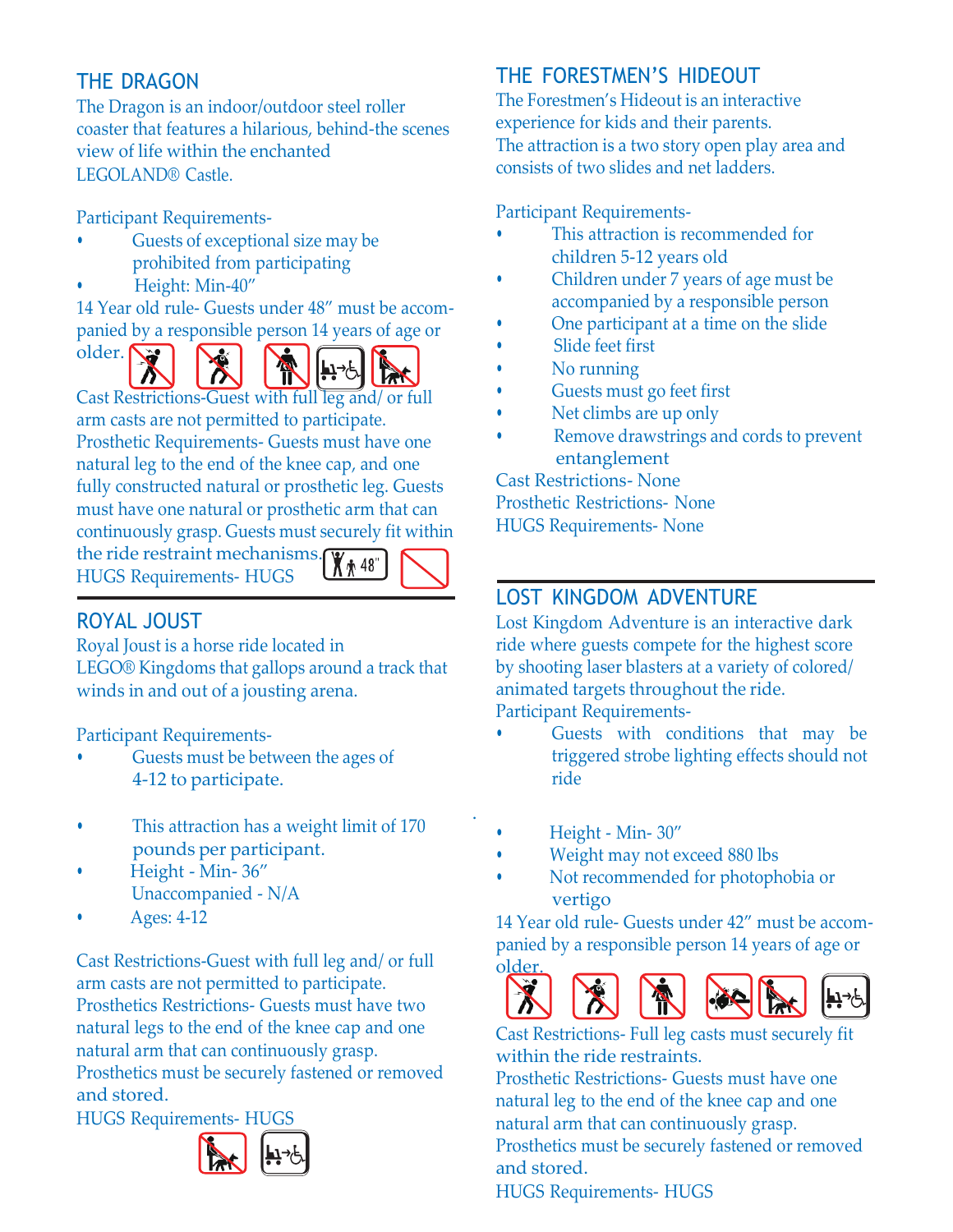## BEETLE BOUNCE

Beetle Bounce is a "frog hopper" ride that thrills younger riders using negative "G-Force" or airtime. Guests board one of two ride units and are pulled to the top of the 15' tower and bounced up and down creating a weightless sensation. Participant Requirements-

- Riders must be able to fit within the ride restraint mechanisms.
- Only one adult is allowed per tower
- Height: Min- 36" Unaccompanied - N/A



Cast Restrictions- Guest with full leg and/ or full arm casts are not permitted to participate. Prosthetic Restrictions- Guests must have two natural legs to the end of the knee cap and one natural arm that can continuously grasp. Prosthetics must be securely fastened or removed and stored.

HUGS Requirements- HUGS

#### PHARAOH'S REVENGE

Pharaoh's Revenge is an interactive experience involving flying foam projectiles.

Participant Requirements-

- This attraction is recommended for children 2-12 years old
- Children under 5 years of age must be accompanied be a responsible person
- No running
- Remove drawstrings and cords to prevent entanglement of clothing
- Guests must wear shoes

Cast Restrictions- None Prosthetic Restrictions- None HUGS Requirements- None

## SAFARI TREK

Safari Trek is a slow moving car ride where Guests travel through a LEGO® jungle and can get a close up look of life sized LEGO® animals. Participants Requirement:

14 year old rules- guests under the age of 6 or 44" must ride with a responsible person 14 years or older.

Participant Requirements-

• Height: Min- 34" Unaccompanied- 44"



Cast Restrictions- Full leg casts must securely fit within the ride restraints.

Prosthetic Restrictions- Guests must have one arm that can continuously grasp.

HUGS Requirements- HUGS

### COASTERSAURUS

Coastersaurus is a classic wooden roller coaster designed to thrill riders with steep drops and fast turns.

Participant Requirements-

- This attraction may not accommodate guests with certain body dimensions
- Height: Min 42" Unaccompanied - N/A



Cast Restrictions- Guest with full leg and/ or full arm casts are not permitted to participate. Prosthetic Restrictions- Guests must have one natural leg to the end of the knee cap, and one fully constructed natural or prosthetic leg. Guests must have one natural or prosthetic arm that can continuously grasp. Guests must securely fit within the ride restraint mechanisms. HUGS Requirements- HUGS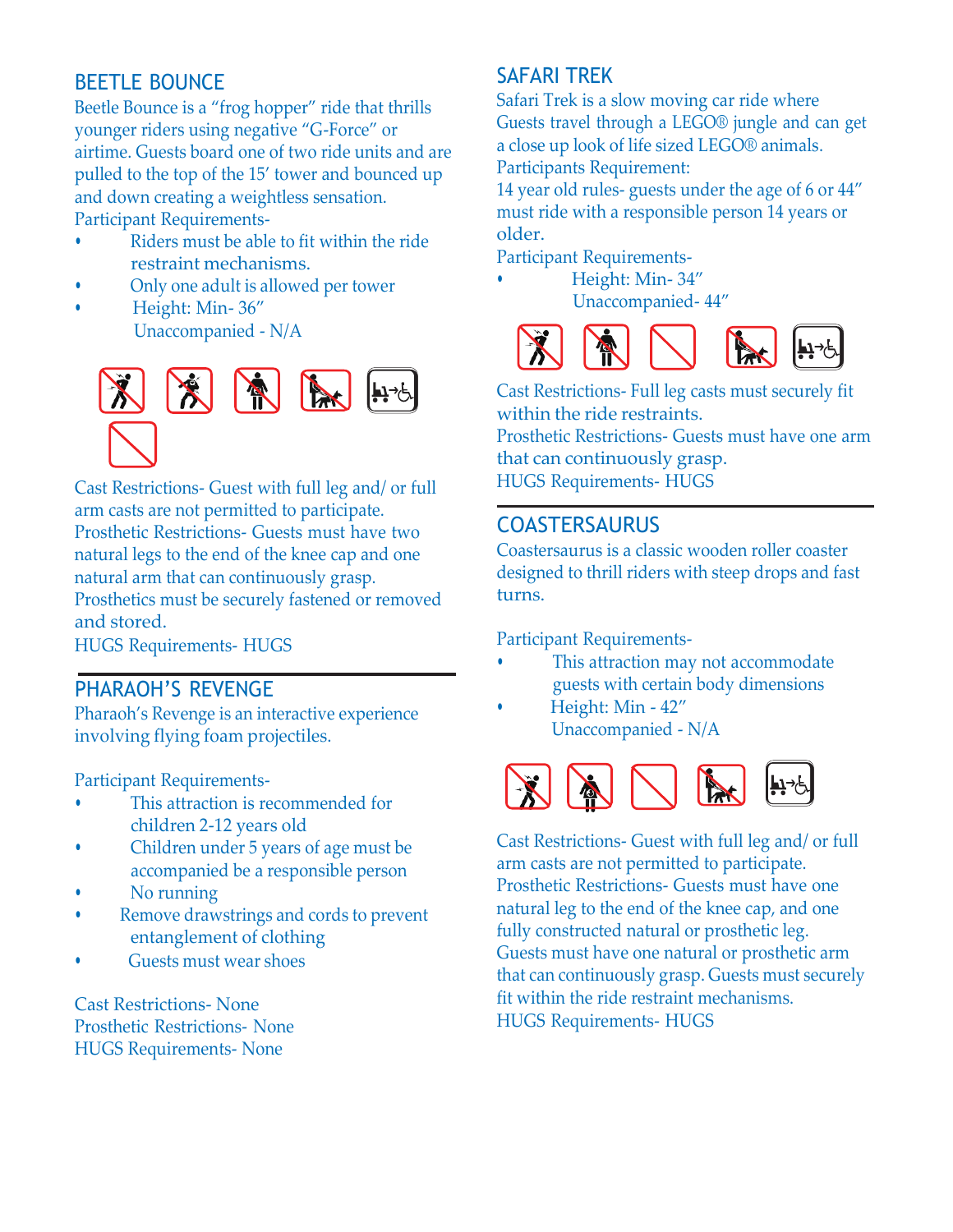# **TECHNICYCLE**

Technicycle is a zany pedal-powered spinning machine that shoots riders into the air.

Participant Requirements-

- Maximum two guests per ride unit.
- Weight of guests may not exceed 300 pounds.
- Height Min- 36" Unaccompanied- 48"

14 Year old rule- Guests under 48" must be accompanied by a responsible person 14 years of age or older.



Cast Restrictions- Guest with full leg and/ or full arm casts are not permitted to participate. Prosthetic Restrictions- Guests must have two natural leg to the end of the knee cap. Guests must have one natural arm that can continuously grasp. Guests must securely fit within the ride restraint mechanisms.

HUGS Requirements- HUGS

# AQUAZONE WAVE RACERS

Aquazone Wave Racers is a family-friendly hydro slider water carousel, which is operated in a water basin. Aquazone Wave Racers is a standing attraction to create the feeling of water skiing. Participant Requirements-

Participants must remain standing

throughout the duration of the ride.

- Guests may get wet, possibly soaked.
- Height Min- 40"



• Unaccompanied- 52"

Slide feet first only 14 Year old rule- Guests under 52" must be accom-





Cast Restrictions- Casts of any type are not permitted to participate

Prosthetic Restrictions- Guests are allowed to ride as long as height requirement is met with securely fastened prosthetics or removed and stored. HUGS Requirements- HUGS

# THE GREAT LEGO(R) RACE (NON-VR)

The Great LEGO(R) Race is an exciting wildmouse style rollercoaster that thrills riders with large drops, hair-pin turns, and thrill inducing fun!

Participant Requirements-

Cast Restrictions- Guest with full leg and/ or full arm casts are not permitted to participate. Prosthetic Restrictions- Guests must have one natural leg to the end of the knee cap, and one fully contsructed natural or prosthetic leg. Guests must have one natural or prosthetic arm that can continuously grasp. Guests must securely fit within the ride restraint

mechanisms.

• Height - Min- 42"

Unaccompanied- 48"

14 Year old rule- Guests under 48" must be accompanied by a responsible person 14 years of age or older.



HUGS Requirements- HUGS

# TECHNIC TOT SPOT

Technic Tot Spot is an outdoor play area geared towards toddler children.

Participant Requirements-

- This attraction is recommended for children ages 18 months to 2 years old
- Children must be supervised at all times.
- One child at a time down slides.
- No running
- Must remove shoes
- Remove drawstrings and cords to prevent entanglement of clothing

Cast Restrictions- None Prosthetic Restrictions- None HUGS Requirements- None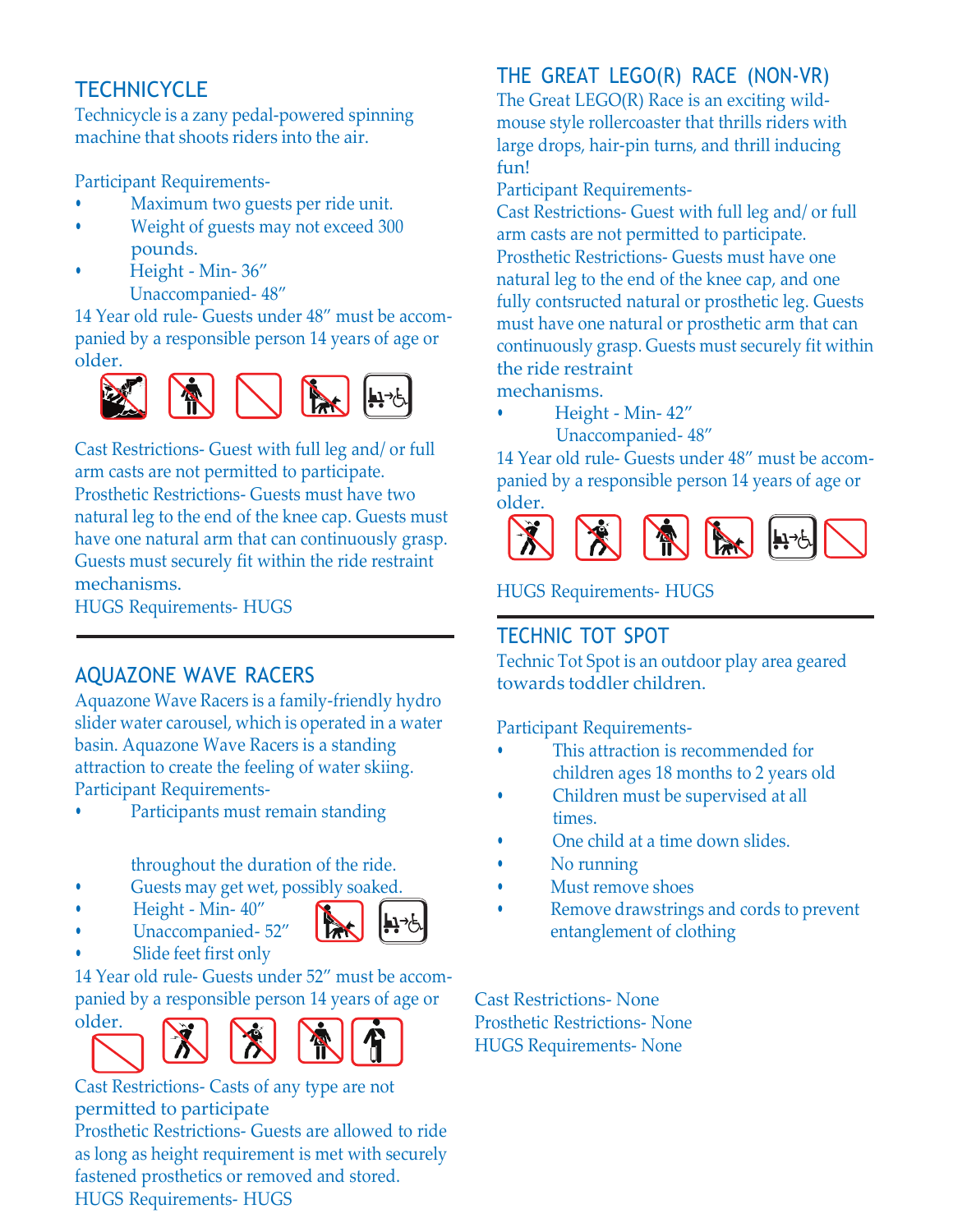## BOATING SCHOOL

Boating School is an attraction that enables guests to experience actual driving and steering of a boat through a course. Each LEGO® themed boat is battery powered and runs individually and freely without any external control.

Participant Requirements-

- Drivers must be able to use the pedal and steer the boat.
- Sight impaired guests must be accompanied by a helper.
- Weight of guests may not exceed 400 pounds per boat.
- Drivers must be courteous and not bump other boats.
- Height Min- 34"
- Unaccompanied- 48"



14 Year old rule- Guests under 48" must be accompanied by a responsible person 14 years of age or older.

Cast Restrictions- Full leg casts are prohibited Prosthetic Restrictions- Guests are allowed to ride as long as height requirement is met with securely fastened prosthetics or removed and stored.

HUGS Requirements- HUGS

### LEGO® CITY FIRE RESCUE ACADEMY

LEGO® City Rescue Academy is an interactive guest powered attraction in which guests compete against one another to either put out a simulated fire. Participant Requirements-

• A maximum of four guest may participate

in a single vehicle

- This is a physically demanding experience! Guests must be able to physically pump vehicle and water pump.
- Height Min- 34"
- Unaccompanied- 48"

14 Year old rule- Guests under 48" must be accompanied by a responsible person 14 years of age or older.



Cast Restrictions- Full leg casts must securely fit n the ride vehicle.

Prosthetic Restrictions- Guests must have two natural legs to the end of the knee cap and one natural arm that can continuously grasp.

Prosthetics must be securely fastened or removed and stored.

# FORD JR. DRIVING SCHOOL

Ford Junior Driving School is an attraction that enables children to experience actual driving and steering of a car through a course that is shaped in an oval. Each LEGO® themed car is battery powered and runs individually and freely without any external control.

Participant Requirements-

- Participants must be 3-5 years old.
- Wreck less drivers will not be tolerated.
- Drivers must be able to reach the pedals and steer the car.
- This attraction is not recommended for sight impaired guests.



Cast Restrictions- Full leg casts must securely fit within the ride car.

Prosthetic Restrictions- Guests are allowed to ride as long as age requirement is met with securely fastened prosthetics.

HUGS Requirements- HUGS

# FORD DRIVING SCHOOL

Participant Requirements-

- Participants must be 6-13 years old.
- Wreck less drivers will not be tolerated.
- Drivers must be able to reach the pedals

and steer the car.

• This attraction is not recommended for sight impaired guests.



Cast Restrictions- Full leg casts must securely fit within the ride car.

Prosthetic Restrictions- Guests are allowed to ride as long as age requirement is met with securely fastened prosthetics.

HUGS Requirements- HUGS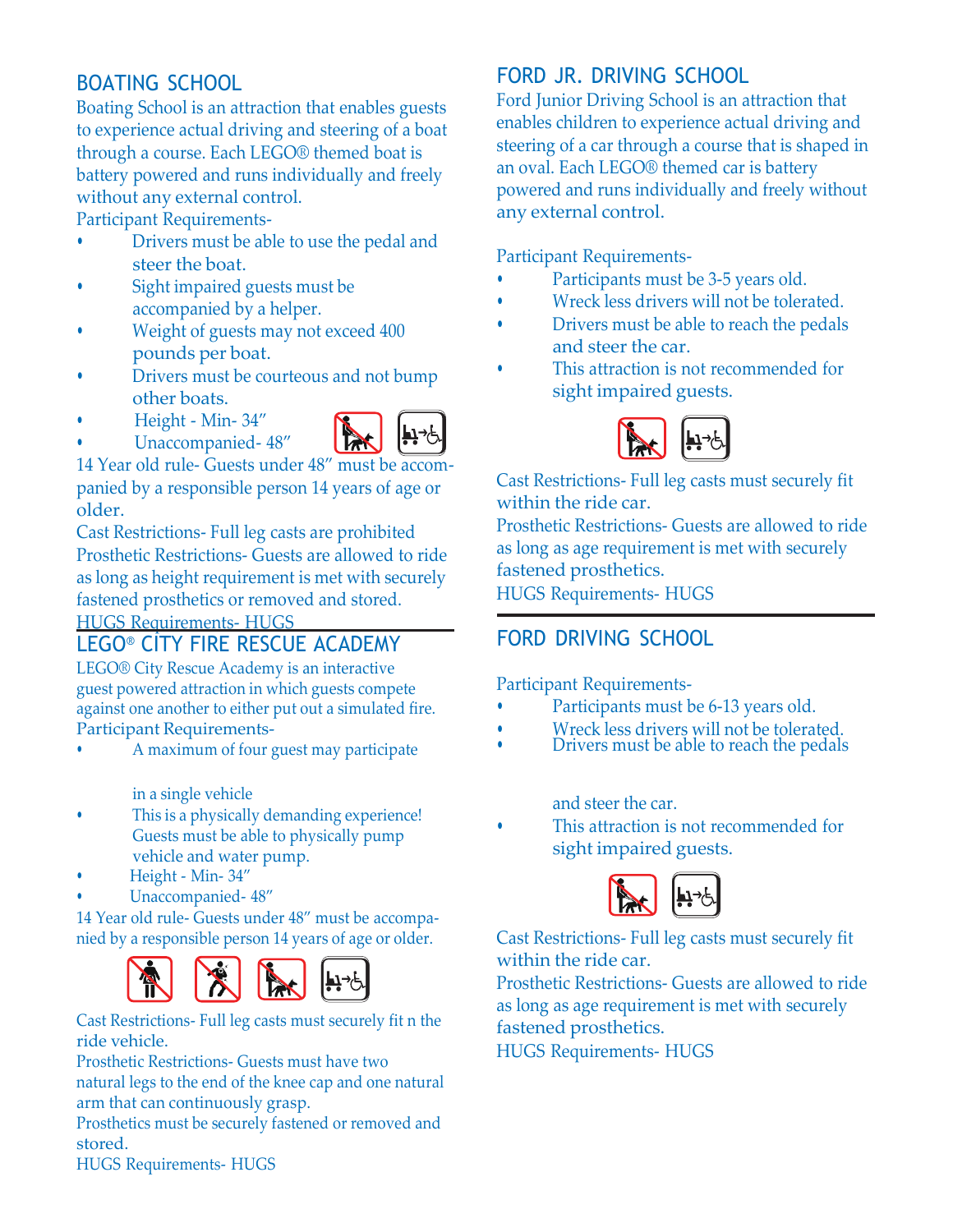# FLYING SCHOOL

Flying School is an exciting family inverted roller coaster. The train is designed to hang under the track (as opposed to a traditional roller coaster), giving guests who ride the feeling of flying. It stands 45ft high and reaches a maximum speed of 25 miles per hour.

Participant Requirements-

- Height Min- 44"
- Unaccompanied- 52"

14 Year old rule- Guests under 52" must be accompanied by a responsible person 14 years of age or older.



Cast Restrictions- Guest with full leg and/ or full arm casts are not permitted to participate. Prosthetic Restrictions- Guests must have two natural complete legs, and one natural or prosthetic arm that can continuously grasp. Prosthetics must be

securely fastened or removed and stored. HUGS Requirements- HUGS

# FLYING SCHOOL TOT SPOT

Flying School Tot Spot is an indoor, air conditioned play area tailored for toddler pilots.

Participant Requirements-

- This attraction is recommended for children ages 18 months to 2 years old
- Children must be supervised at all times.
- One child at a time down slides.
- Slide feet first only
- Remove shoes
- No running
- Remove drawstrings and cord to prevent entanglement of clothing

Cast Restrictions- None Prosthetic Restrictions- None HUGS Requirements- None

### KID POWER TOWERS

Kid Power Towers consists of three towers in which guests pull themselves to the top and free fall back to the bottom.

Participant Requirements-

- This attraction is intended for children/1 adult per bunch
- Guests must fit securely within the restraint mechanism
- Height Min- 38"

older.

• Unaccompanied- 48"

14 Year old rule- Guests under 48" must be accompanied by a responsible person 14 years of age or



Cast Restrictions- Guest with full leg and/ or full arm casts are not permitted to participate. Prosthetic Restrictions- Guests must have two natural legs to the end of the knee cap and one natural arm that can continuously grasp. Prosthetics must be securely fastened or removed and stored.

HUGS Requirements- HUGS

## THE VR GREAT LEGO(R) RACE (VR)

The Great LEGO(R) Race is an exciting wildmouse style rollercoaster that thrills riders with large drops, hair-pin turns, and thrill inducing fun!

• Height - Min- 48"

Age 6 years or older to wear headset & 48" Participant Requirements-

Cast Restrictions- Guest with full leg and/ or full arm casts are not permitted to participate. Prosthetic Restrictions- Guests must have one natural leg to the end of the knee cap, and one fully contsructed natural or prosthetic leg. Guests must have one natural or prosthetic arm that can continuously grasp. Guests must securely fit within the ride restraint

mechanisms.

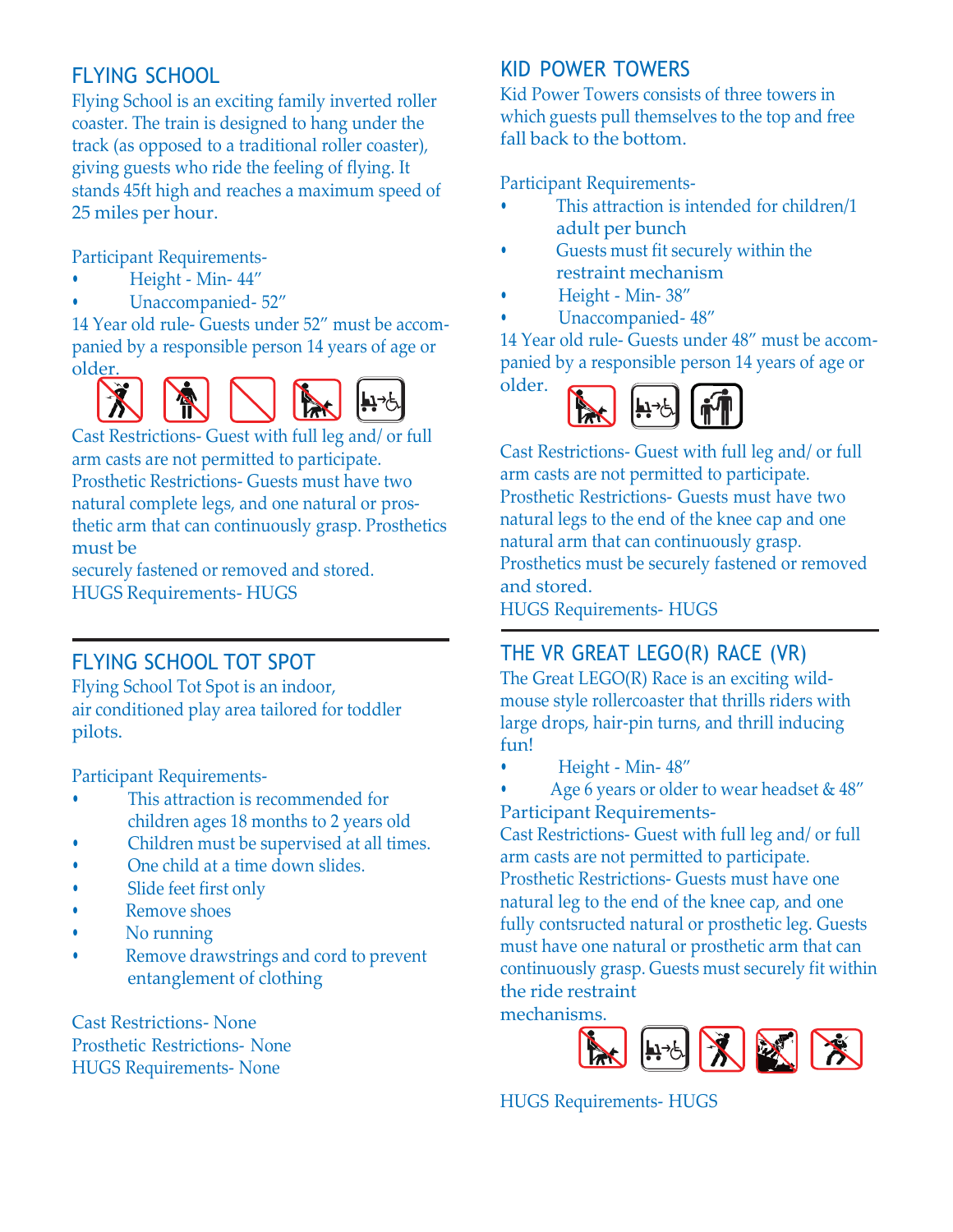# LEGOLAND® FLORIDA WATER PARK

Complimentary Life Vests

Weaker swimmers, non-swimmers and those under 42 inches tall are recommended to wear a life vest. Only U.S. Coast Guard approved Type II and Type III life vests are permitted in LEGOLAND® Florida Water Park. Complimentary life vests are provided throughout LEGOLAND® Florida Water Park and are U.S. Coast Guard Approved.

## BUILD-A-RAFT RIVER

Families can imagine, design and build a unique LEGO® vessel and set afloat on a maiden voyage around the 1000-foot-long lazy river. Participant Requirements-

• All guests must have a raft with the exception of adults walking with a child 12 or under.



Cast Restrictions- None Prosthetic Restrictions- None HUGS Requirements- HUGS

# DUPLO® SPLASH SAFARI

Toddlers will rule at this water play area with shorter slides and interactive, larger-than-life DUPLO® creatures.

Participant Requirements-

Guests must have the ability to enter/exit the ride, including the splash pool, without endangering self or others.



Cast and braces are permitted but must be covered by an approved covering. (i.e rash guard, or compression sleeve). Waterproof coverings made of rubber or gel like materials are not permitted.

#### **Prosthetic Restrictions-**

Prosthetic devices must be covered by an approved covering (i.e. rash guard, neoprene sleeve, compression sleeves, etc.). Any exposed metal parts on the prosthetic must be covered by the sleeve. If prosthetic does not meet these requirements it can be retrieved by a lead or a member of the guest's party.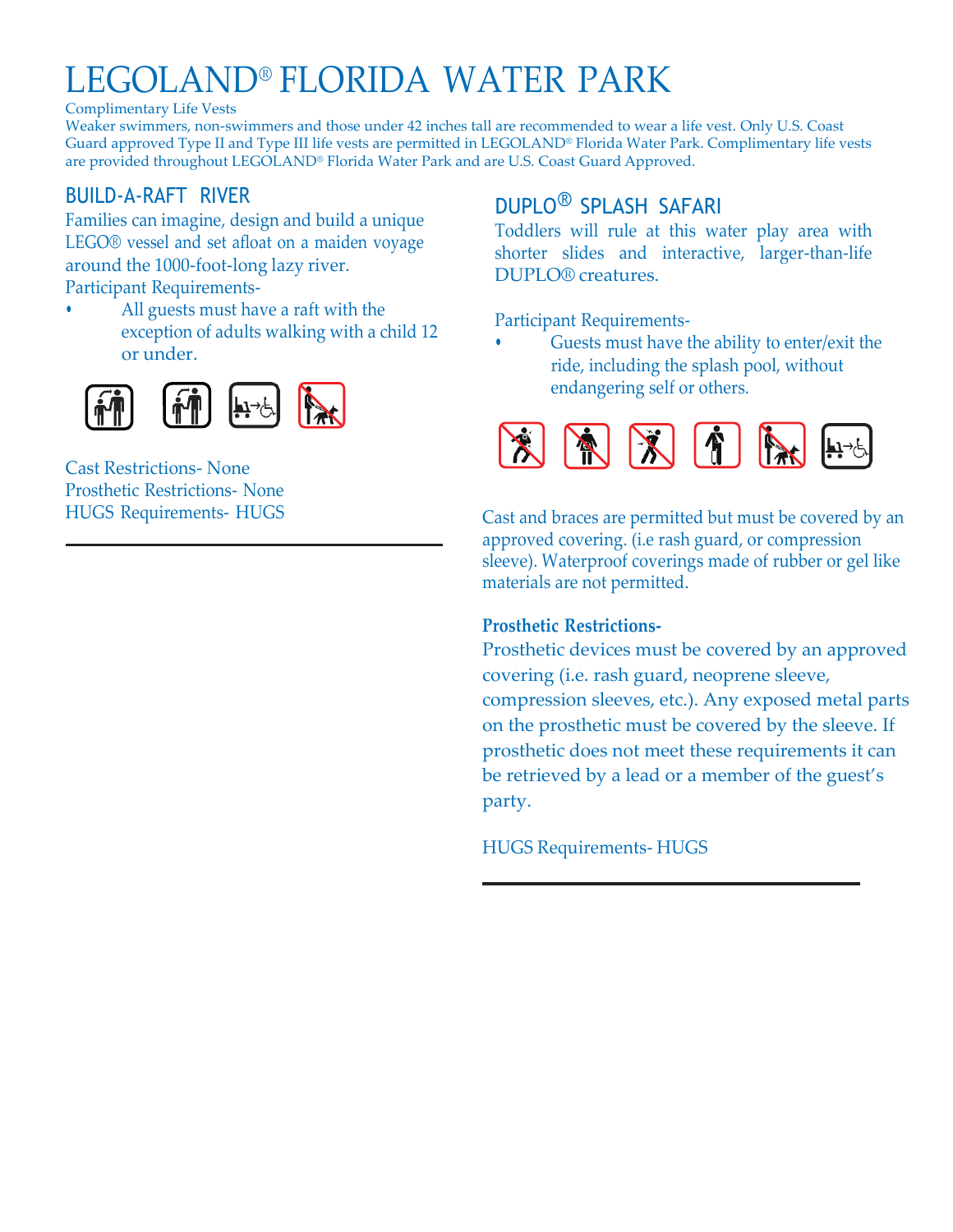### LEGO WAVE POOL

Families can catch a gentle wave or simply cool offin this perfectly sized wave pool where the waves are just big enough for all ages to enjoy.

Participant Requirements-

• Children under 6 years old must be accompanied by an adult and are not recommended to go past the bright redline that is at 3ft 4inches deep.

Cast Restrictions-None Prosthetic Restrictions-None HUGS Requirements-None

#### JOKER SOAKER

A fun, interactive playground with various lengths, heights and types of slides that offer something different for every member of the family. Guests can wade in the surrounding pool and be surprised with a torrential spill from a 300-gallon bucket.

Participant Requirements-

- 3 Lower Slides Guests must have the ability to enter/exit the ride, including the splash pool, without endangering self or others. Control of upper torso including neck and head.
- 4 Upper Slides Arms to the elbow acceptable. Fully formed legs, natural or prosthetic.



Partial casts and braces are permitted if they are covered by an approved covering. (i.e rash guard, or compression sleeve). Waterproof coverings made of rubber or gel like materials are not permitted. Full arm and/or leg casts are not permitted

#### **Prosthetic Restrictions-**

Prosthetic devices must be covered by an approved covering (i.e. rash guard, neoprene sleeve, compression sleeves, etc.). Any exposed metal parts on the prosthetic must be covered by the sleeve. If prosthetic does not meet these requirements it can be retrieved by a lead or a member of the guest's party.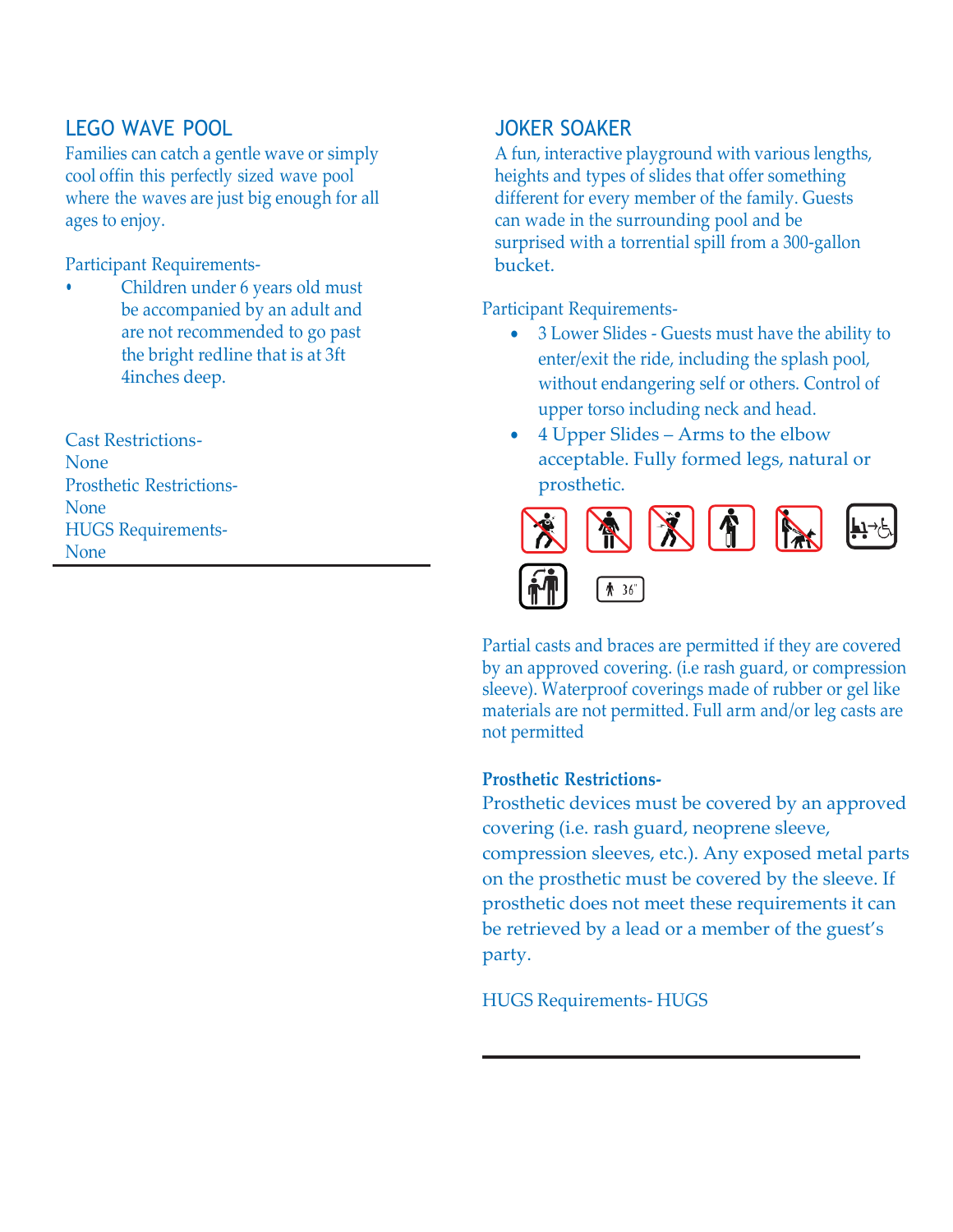# TWIN CHASERS

Friends ride tubes 375 feet down an intertwining pair of enclosed water slides before plunging into a refreshing pool below.

Participant Requirements-

- Guests must transfer from a wheel chair and ascend or descend the steps of the pool and the tower.
- Children under 48" must wear a U.S. Coast Guard approved life jacket.
- Two fully formed upper extremitiesnatural or prosthetic- and have the ability to grasp and at least one functioning leg, natural or prosthetic



Partial casts and braces are permitted if they are covered by an approved covering. (i.e rash guard, or compression sleeve). Waterproof coverings made of rubber or gel like materials are not permitted. Full arm and/or leg casts are not permitted

#### **Prosthetic Restrictions-**

Prosthetic devices must be covered by an approved covering (i.e. rash guard, neoprene sleeve, compression sleeves, etc.). Any exposed metal parts on the prosthetic must be covered by the sleeve. If prosthetic does not meet these requirements it can be retrieved by a lead or a member of the guest's party.

HUGS Requirements- HUGS

### SPLASH OUT

The thrill seekers of the family can ascend to the tallest point of the water park attraction and choose from one of three unique slides, then speeddown a 60-foot drop and "splash out" into the water below. Participant Requirements-

- Guests must transfer from a wheel chair and ascend or descend the steps of the pool and the tower.
- Guests are not allowed to wear any type of shoes, including water shoes, down the slides. Water socks can be worn
- Guests must possess at least 1 functioning arm absent of prosthetic devices that terminates at the elbow.
- Guests must possess at least 2 legs that terminate at the ankle absent of prosthetic devices.
	- Guests must possess physical and cognitiveabilities to hold themselves in a feet first position throughout the ride





Partial casts and braces are permitted if they are covered by an approved covering. (i.e rash guard, or compression sleeve). Waterproof coverings made of rubber or gel like materials are not permitted. Full arm and/or leg casts are not permitted

#### **Prosthetic Restrictions-**

Prosthetic devices must be covered by an approved covering (i.e. rash guard, neoprene sleeve, compression sleeves, etc.). Any exposed metal parts on the prosthetic must be covered by the sleeve. If prosthetic does not meet these requirements it can be retrieved by a lead or a member of the guest's party.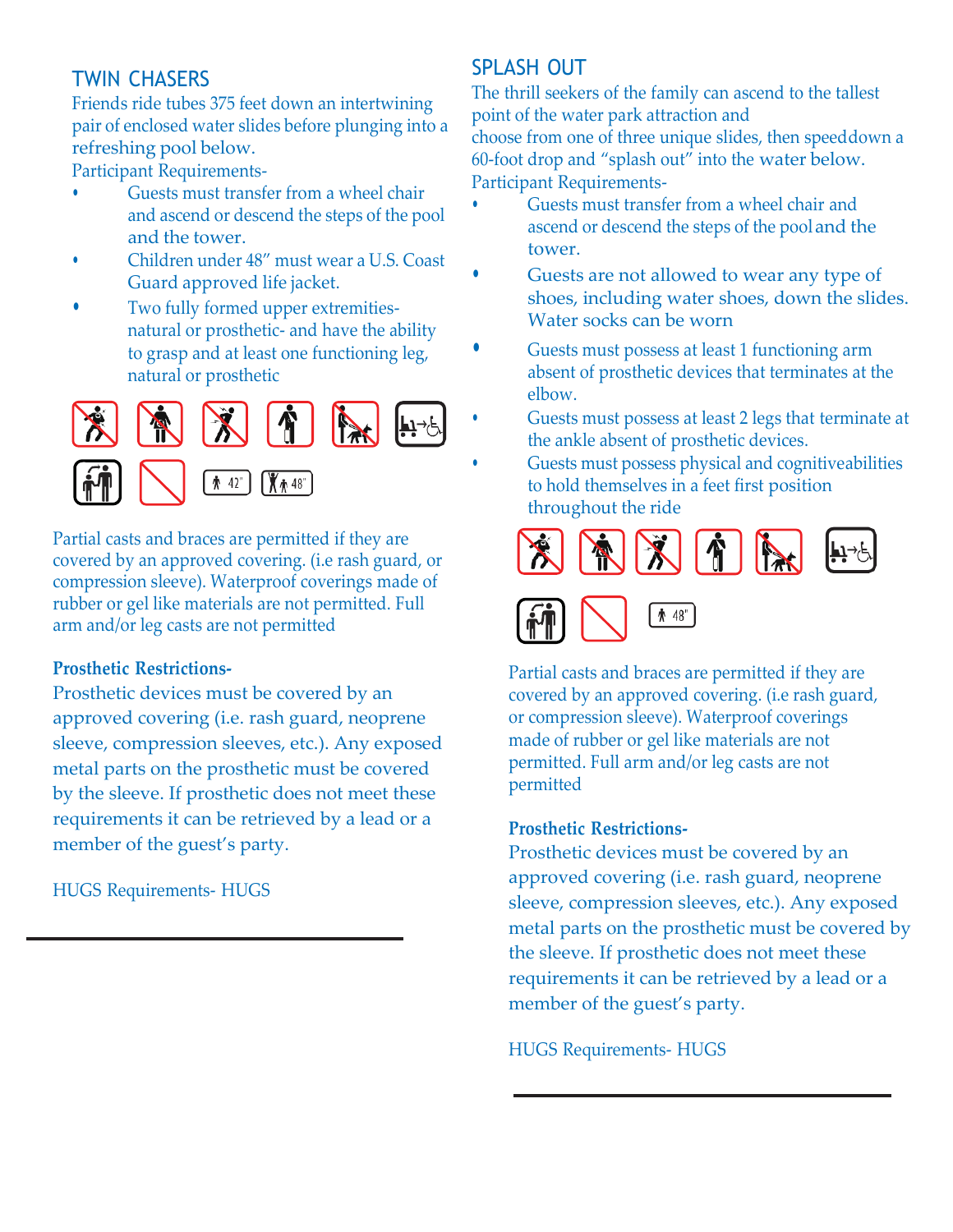# ENTERTAINMENT

Written Aids are available at Guest Services located near the entrance of the park. Fun Town Theater is  $(ADA)$   $(b)$  accessible with indoor seating. Strobe lighting and 4-D effects are usedin these theaters. The Park also provides special accommodations for hearing disabilities.

# **SHOWS**

**Guests with hearing impairment** Interpreters are available when requested two weeks prior to park visit. **Please call 877-350-5346**

**Fun Town Theater** – Indoor Venue **Legends of Chima** – 12 minutes **The LEGO® Movie 4D A New Adventure** – 12 minutes **LEGO® NEXO KNIGHTS™: The Book of Creativity** –12 minutes

Shows in the Fun Town Theatre contain strobe light effects andother lighting effects. Guests in wheelchairs please proceed up the Hero Access Ramp. An entertainment model citizen will direct you to designated seating area.

**Heartlake Hall** – Indoor Venue Friends to the Rescue – 20 minutes The Friends to the Rescue show contains strobe and light effects. Guests in wheelchairs please enter the theatre through the main entrance. Once inside an entertainment model citizenwill direct you to the designated seating area.

**Pirate's Ski Stadium** – Covered Outdoor Venue / queue linecovered.

**Battle for Brickbeard's Bounty** – 20 minutes Pirate Ski Show contains loud noises, fireworks and smokeeffects. Guests in wheelchairs please proceed up the

Hero Access Ramp. An entertainment model citizen will direct you to designated seating area. Elevator is available.

### CHARACTER MEET AND GREET

**LEGO® Friends** – Outdoor Greet/ minimal shadeStandard queuing

**LEGO® Movie** – Indoor Greet Standard queuing

## FIREWORK SEATING

Guests in wheelchairs please proceed to walkway between the ski stadiums. An entertainment model citizen will direct you todesignated seating area. (The Firework wheelchair seating is only available for eventfireworks and not for standard ski show).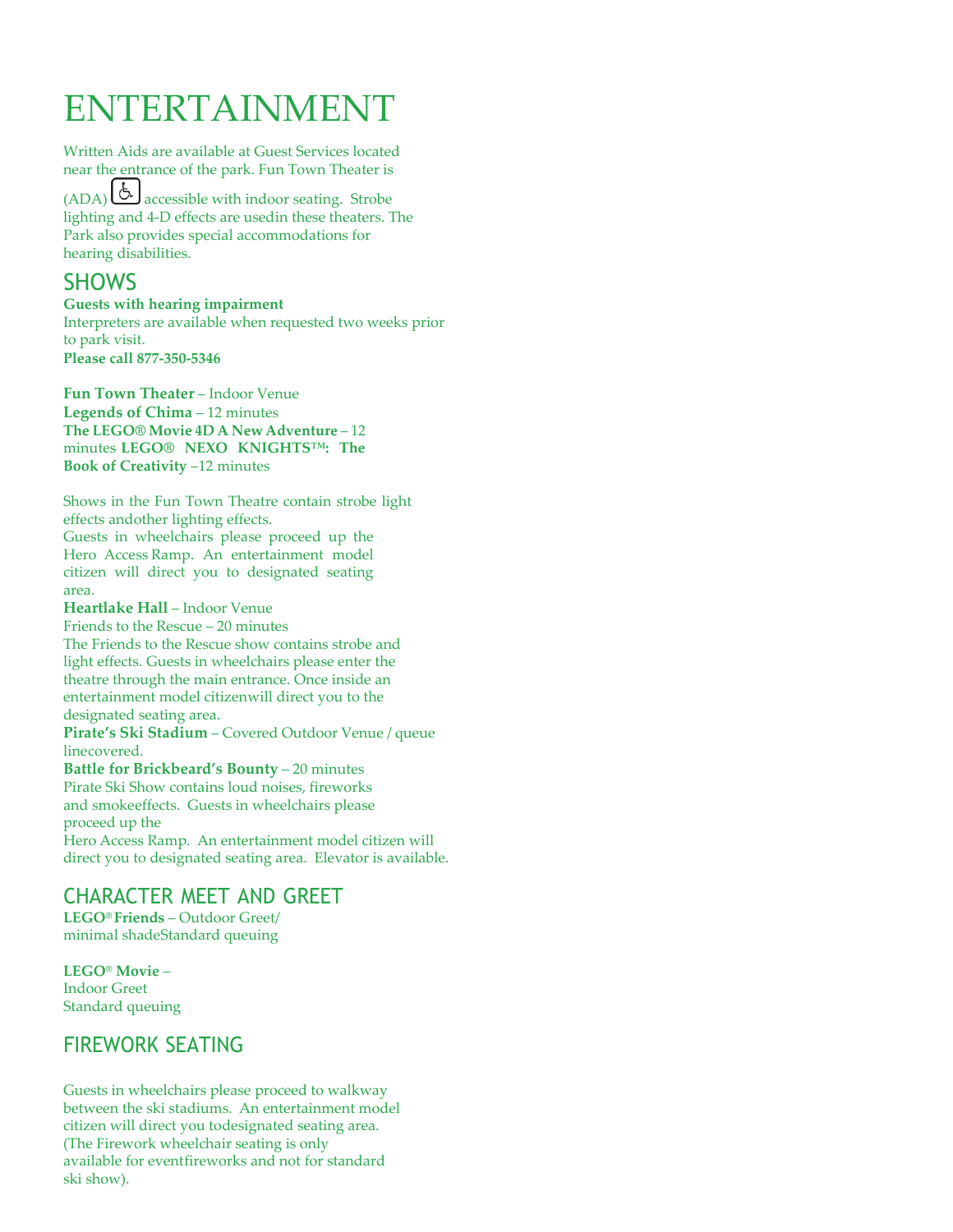# SERVICES FOR GUESTS WITH DISABILITIES AT LEGOLAND® HOTEL

Please be advised that strobe lighting and musical effects are used inside of the elevators.

LEGOLAND® Florida Resort Hotel offers accessible rooms and services to make your stay Brick-Tackular!

### ACCESSIBILITY ROOM FEATURES:

LEGOLAND® Florida Resort Hotel offers accessible rooms with features for guests with disabilities, including:

### WHEELCHAIR ACCESSIBLE ROOMS

Extended bathrooms for wheelchairs access with tubs and hand rails Roll in showers for full access wheel chairs with Shower seat Hearing Accessible rooms

### ACCESSIBLE PATHS OF TRAVEL

LEGOLAND Florida Resort Hotel includes accessible paths of travel from arrival to the lobby area, as well at to accessible Guest Rooms, restaurants, and shops including: Restrooms in the main lobby Castle Play Area LEGO® Club Room LEGOLAND® Florida Resort Hotel Boardwalk Bricks Restaurant Skyline Lounge Reception Check-In

#### ACCESSIBILITY FOR LEGOLAND® FLORIDA RESORT HOTEL POOL

LEGOLAND Florida Resort Hotel offers accessible pool entrance including: Ramp access with security gate to control access Zero entry level access as well as an ADA lift

## HOTEL POOL SLIDE

The Hotel Pool slide is located at the LEGOLAND Hotel Pool Area. This ride has a water flow of 800 gallons per minute to

propel riders through the slide to a stand-alone run-out lane.

Riders must be at least 40" tall to ride

Cast Restrictions - Partial casts and braces are permitted if they are covered with an approved covering (i.e rash guard, or compression sleeve). Waterproof coverings made of rubber or gel like materials are not permitted. Full arm and/or Leg casts are not permitted.

Prosthetic Restrictions - Arms to the elbow acceptable. Fully formed legs, natural or prosthetic. Prosthetic devices must be covered by an approved covering. (i.e. rash guard, neoprene sleeve, compression sleeve). Any exposed metal parts on the prosthetic must be covered by the sleeve. If prosthetic does not meet these requirements it can be retrieved by a lead or a member of the guest's party.

#### SERVICE ANIMALS

Service Animals are welcome at LEGOLAND® Florida Resort and can use our dedicated Doggy Waste Stations for relief as long as the owner picks up after the animal and leaves the area clean. Relief areas include the theme park and other Guest accessible areas.

#### HOW TO BOOK AN ACCESSIBLE ROOM:

Please contact (LEGO® Number) to book your reservations. Guests under 18 years of age must have parent or guardian permission to call.